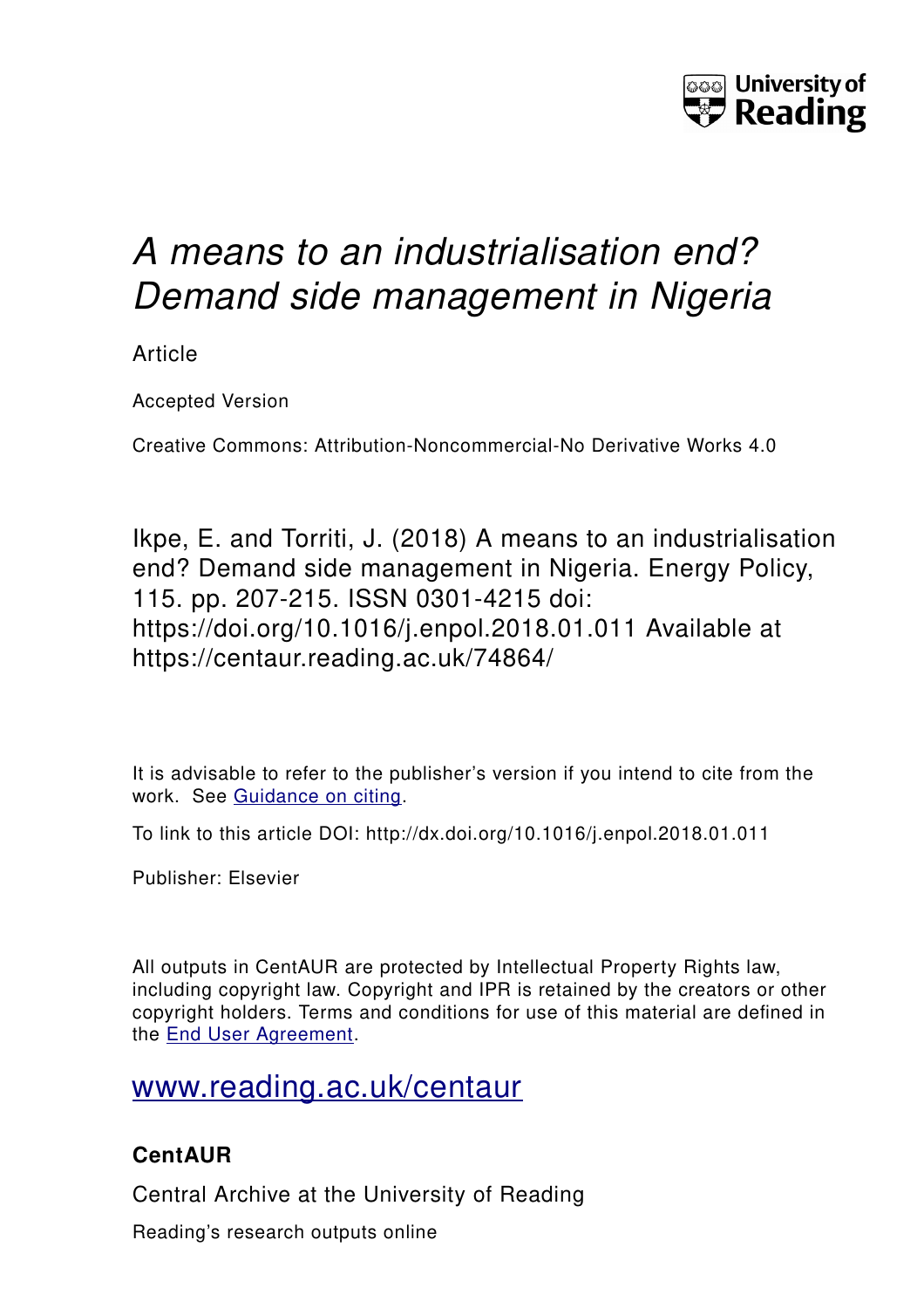#### **A means to an industrialisation end? Demand Side Management in Nigeria**

#### *Eka Ikpe*

*African Leadership Centre, King's College London, Strand, London, WC2R 2LS, UK*

#### *Jacopo Torriti\**

*School of the Built Environment, University of Reading, Whiteknights Campus, Reading, RG6 6AY, UK*

#### **Abstract**

Electricity is essential for economic development and industrialisation processes. Balancing demand and supply is a recurrent problem in the Nigerian electricity market. The aim of this work is to assess the technical and economic potential of Demand Side Management (DSM) in Nigeria given different future levels of industrialisation. The paper places industrialisation at the centrefold of the appraisal of DSM potential in Nigeria. It does so by designing industrialisation scenarios and consequently deriving different DSM penetration levels using a cost-optimisation model. Findings show that under the high industrialisation scenario by the year 2050 DSM could bring about 7 billion USD in cumulative savings thanks to deferred investment in new generation and full deployment of standby assets along with interruptible programmes for larger industrial users. The paper concludes by providing policy recommendations regarding financial mechanisms to increase DSM deployment in Nigeria. The focus on DSM serves to shift the policy debate on electricity in Nigeria from a static state versus market narrative on supply to an engagement with the agency and influence on industrial end-users.

#### **Keywords**

**.** 

Demand Side Management; Electricity; Industrialisation; Nigeria

<sup>\*</sup> Corresponding author, Email: [j.torriti@reading.ac.uk,](mailto:j.torriti@reading.ac.uk) Telephone: +44 (0) 118 378 8196.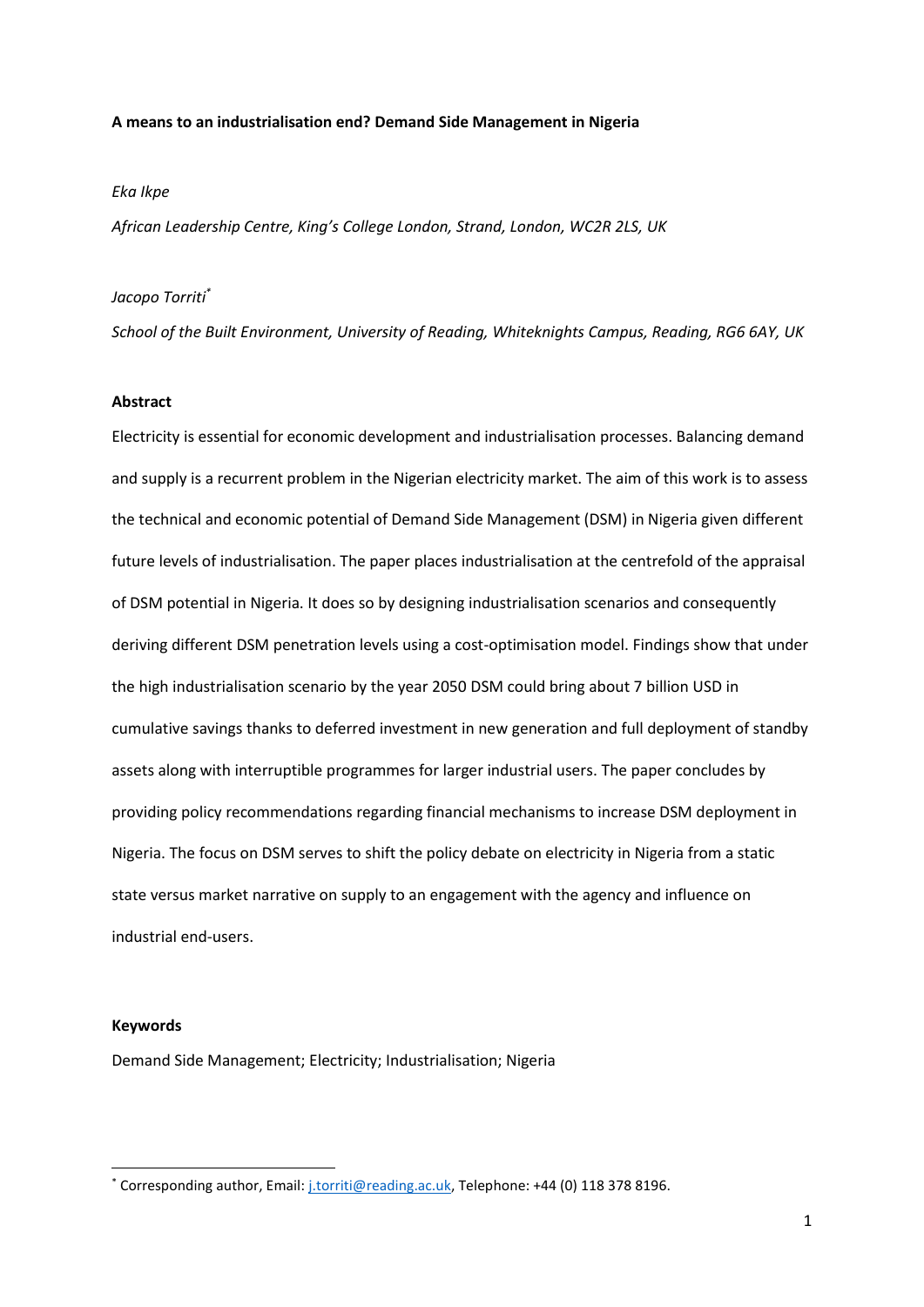#### **1. Introduction**

Electricity is an essential element of economic progress in the developing world. Energy use has accompanied economic development on account of a range of factors including industrialisation (Narayan and Smyth, 2009). This point supports an extant logic of the importance of modern energy sources for the manufacturing sector. Indeed, Ebohon (1996) and Templet (1999) have argued that energy is a necessary complement to labour and capital for production processes. The significance of access to electricity is also very relevant to contemporary debates on sustainable development. Menegaki and Tugcu (2016) suggest that limited access to modern energy sources is cited as a main obstacle to the achievement of sustainable development in Africa.

In Nigeria, the lack of electrification has been pointed out as a main factor undermining economic development and the expansion of industrialisation (Akinlo, 2009). Yet, the country features significant opportunities for further electrification and higher industrialisation. Much attention has been paid in research to the problems associated with generation and transmission systems in Nigeria. For instance, it has been pointed out that generation is low for the most populous country in Africa (Aliyu et al, 2013) and that the transmission network lacks the level of investment required to cover the size of the country (Adenikinju, 2005). The challenges of balancing electricity demand and supply in Nigeria are recognised as large cost drivers and have significantly negative environmental connotations.

The relationship between industrialization and electrification is complex. One the one hand, industrialisation can facilitate further electrification. This was certainly the case in the independence period in Nigeria, as industrial development progressed from the 1950s to the mid-1960s leading to increased electricity generation of about 20% per annum to meet demand (Kilby, 1969: 104-105). More recently, expanding electrification in response to industrial development is especially evident with small-scale private electricity generation systems. However, these are renowned for high production costs burdens that impact negatively on competitiveness. On the other hand,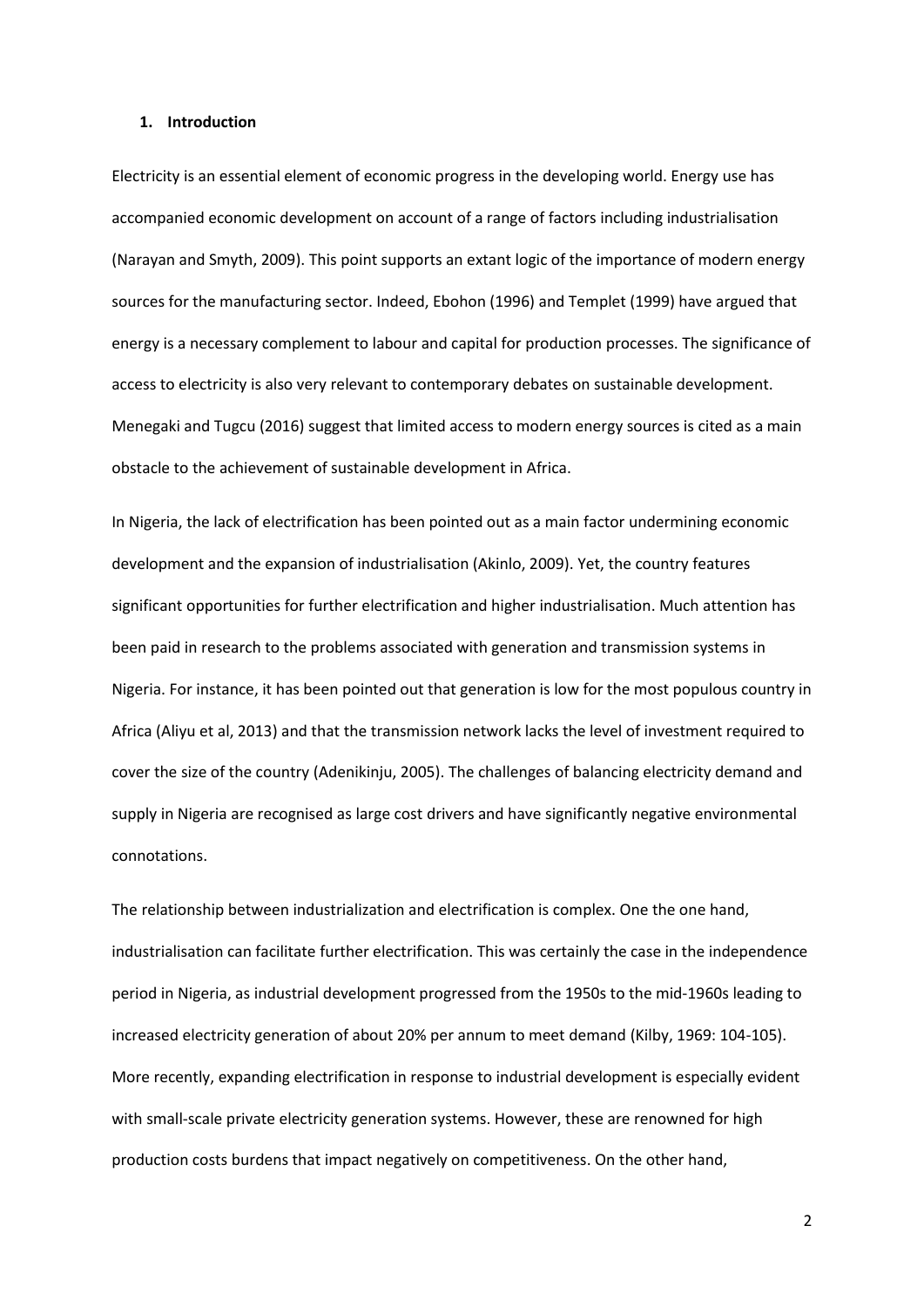electrification can underscore improved industrial development. For Nigeria, Yahaya et al (2015) find that manufacturing output is reliant on stable and adequate access to electricity especially in the long-run. Against this background, the Nigerian state is attempting redress the challenge of access to electricity especially given its significance to industrialisation (Chete et al, 2014).

Much focus on addressing the problems presented by inadequate access to electricity in Nigeria are concerned with supply-side initiatives (Akinlo, 2009; Yahaya et al, 2015). Yet, a set of solutions from the demand side –also known as 'Demand Side Management' (DSM) - could prove more costeffective than some new generation developments. DSM could address insufficient power supply against the background of intended expansion of industrial activities. Steep increases in demand may occur mainly due to large industrial end-use. Industrialisation is likely to trigger the dual effect of increasing the need for reliable supply whilst offering back flexibility in the form of DSM.

The aim of this paper is to assess the technical and economic potential of DSM in Nigeria given different future levels of industrialisation. In developing as well as developed countries, DSM has been operated mainly by utilities using industrial end-users as the main enablers. The history of the Nigerian electricity market shows that the steepest increases in electricity demand historically have been associated with changes in industrialisation processes. Contemporary reflections also highlight the reliance of industrial expansion on electricity access. . For these reasons, the paper places industrialisation at the centrefold of the appraisal of DSM potential in Nigeria. It does so by designing industrialisation scenarios and consequently deriving different DSM penetration levels in the future using a cost-optimisation model.

After this introduction, the paper provides background information around the role of DSM for electricity systems in developing countries (Section 2); highlights the history of balancing demand and supply in the electricity market in Nigeria (section 3); describes the methodology underpinning this work (Section 4); presents findings from a cost-optimisation model runs (Section 5); and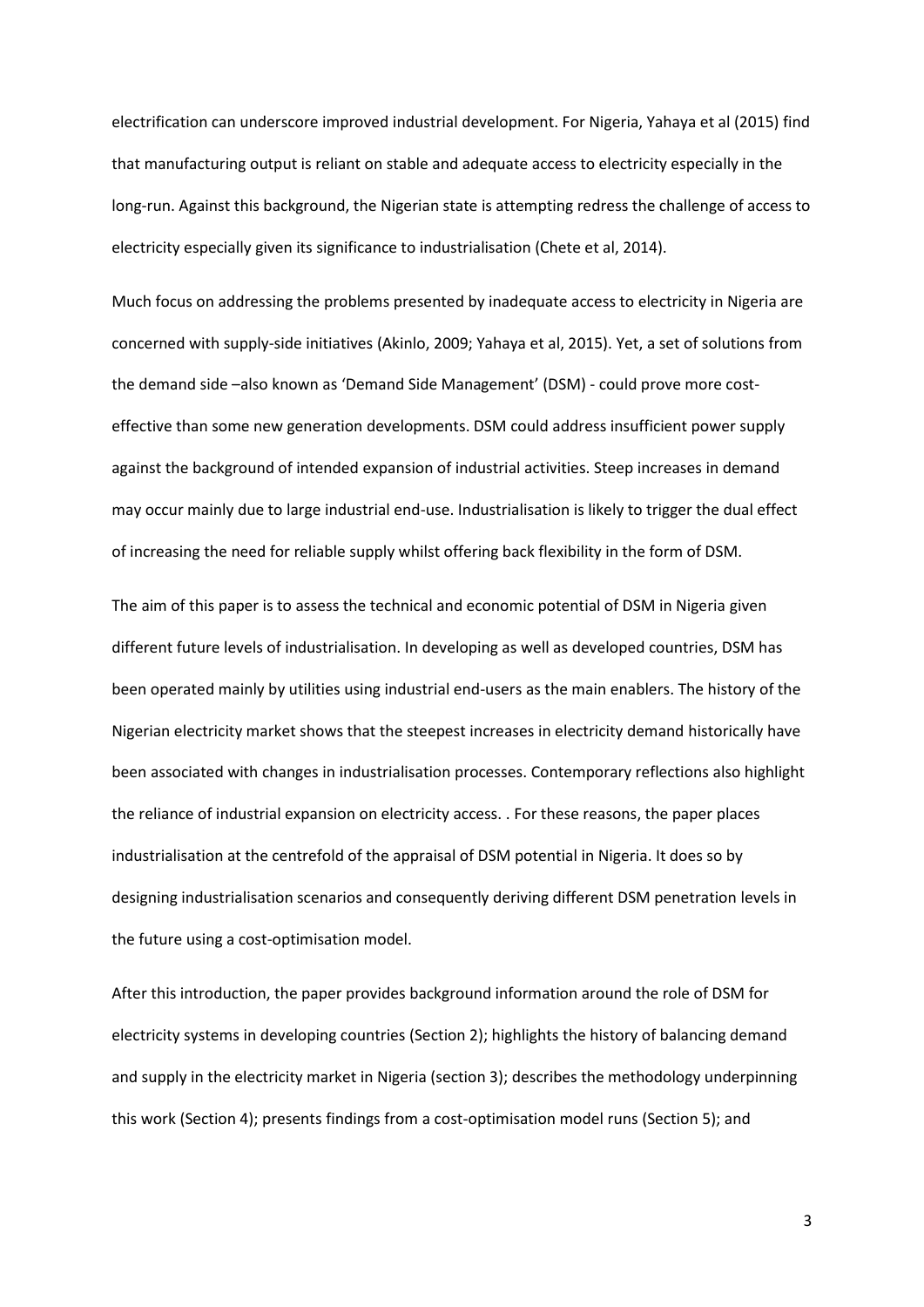concludes by discussing findings on the dynamics between industrialisation and demand-side measures and presenting potential policy options for incentivising DSM in Nigeria (Section 6).

#### **2. Demand Side Management in developing countries**

#### *2.1 Demand Side Management: definition, objectives and measures*

DSM can be defined as a wide ranging actions to reduce demand for electricity (or gas) and/or to shift demand from peak to off peak times (International Energy Agency, 2011). Traditionally, objectives associated with DSM were generally restricted to efficiency and conservation programmes. Hence, the measures were mainly focused on energy efficiency, including more efficient light bulbs (as explained in the case of Nigeria in Section 3.3).

With time DSM objectives encompassed programs emphasising price response as well as automated reductions in energy at peak times (Bradley et al, 2013). Corresponding measures include Demand Response (i.e. any reactive or preventative method to reduce, flatten or shift peak demand) and load management (i.e. advance or delay appliance operating cycles by a few seconds to increase the diversity factor of the set of loads). For utilities, both reducing and shifting electricity demand implies avoiding or delaying building additional generation capacity. In some situations, this would avoid or defer electricity price increases that would otherwise be imposed on customers to finance new investments in system capacity. Industrial plants are often targeted for DSM as they are able to reduce overall demand by adopting efficiency measures. Several industrial users can also shift consumption away from peak demand over relatively long time periods, depending on the processes used.

#### *2.2 DSM implementation*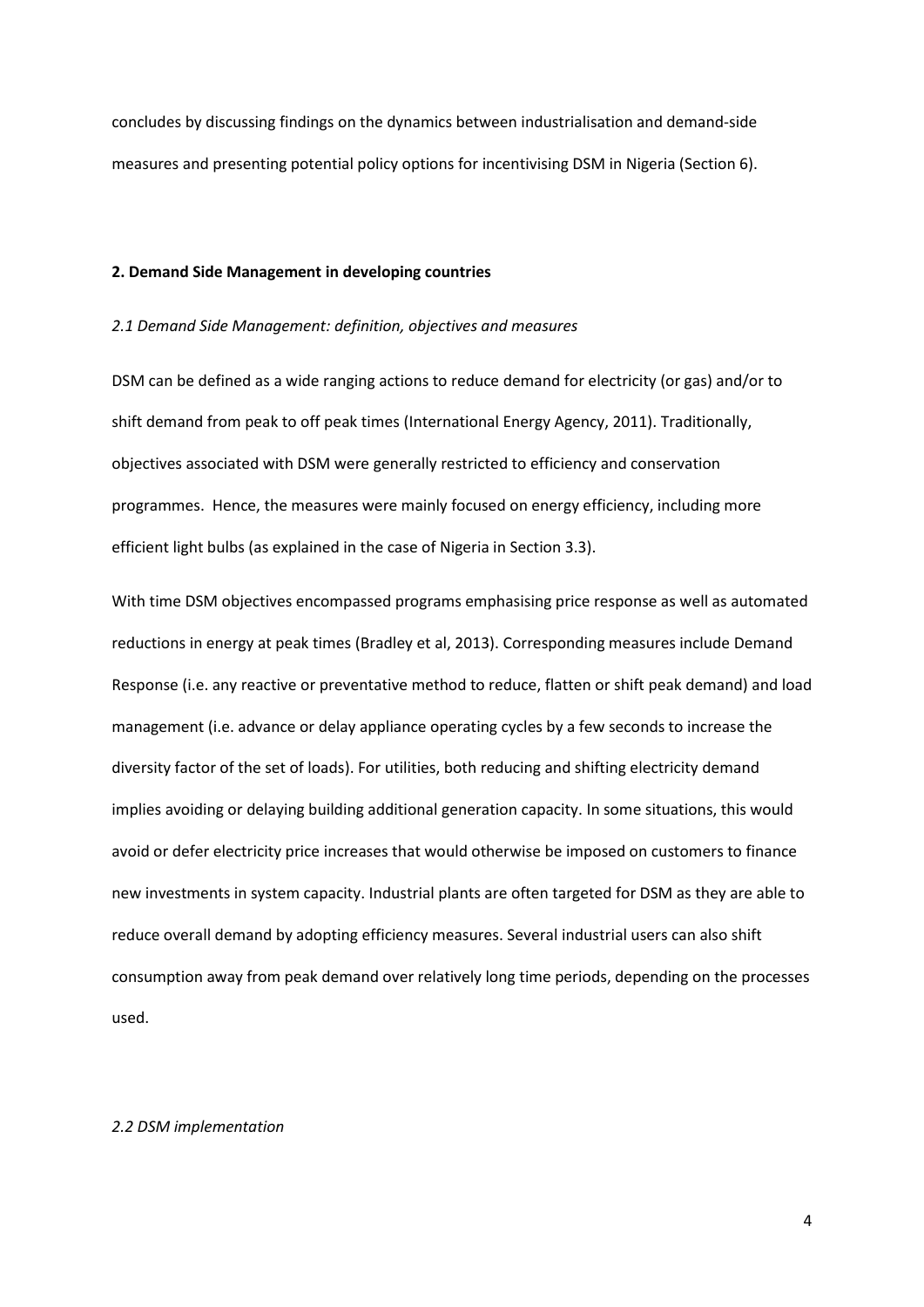DSM plays a vital role in integrated planning for energy systems in both developed and developing countries.

In principle, DSM was implemented as part of integrated planning in developing countries in the 1980s (Gellings, 1985). In both developed and –increasingly so- developing economies, environmental concerns of energy use and economic development became a major concern and the environmental dimension dominated the policy debate. This brought a major shift in the focus of DSM as well- the issue of local, regional and global environmental effects of energy use became an integral part of the picture. In the 1990s, liberalisation of energy markets and restructuring affected the entire world. Initially increased optimism over competitive pricing deflated DSM of its original value, but by the end of the century increased concerns about security of supply gave DSM new life. Climate change and other global and local environmental issues were also part of the picture. These changes brought new issues and challenges to the attention and by the end of the century, it became evident that unless the fundamental design, including DSM, is well thought through, liberalisation of energy market cannot achieve the expected results. In the first decade of the 2000s, the focus shifted to high oil prices, energy scarcity and the debate over state intervention as opposed to market-led energy supply. Concerns around security of supply, the return of the peak oil discussion in a carbon-constrained world caused much of this shift in the policy debate. Looking at the future of peak demand, a number of studies around the end of the first decade of the century set the scene for a future which is more and more challenging in terms of peak electricity demand which will have to deal with increased load from heat pumps and electric cars.

In practice, challenges around DSM implementation consist of lack of awareness about energy efficiency in consumers and insufficient auditing. For example, several industrial and commercial companies still have not carried out energy audits to collect reliable information on their current operations. While this may be due to a failure by management to appreciate the potential benefits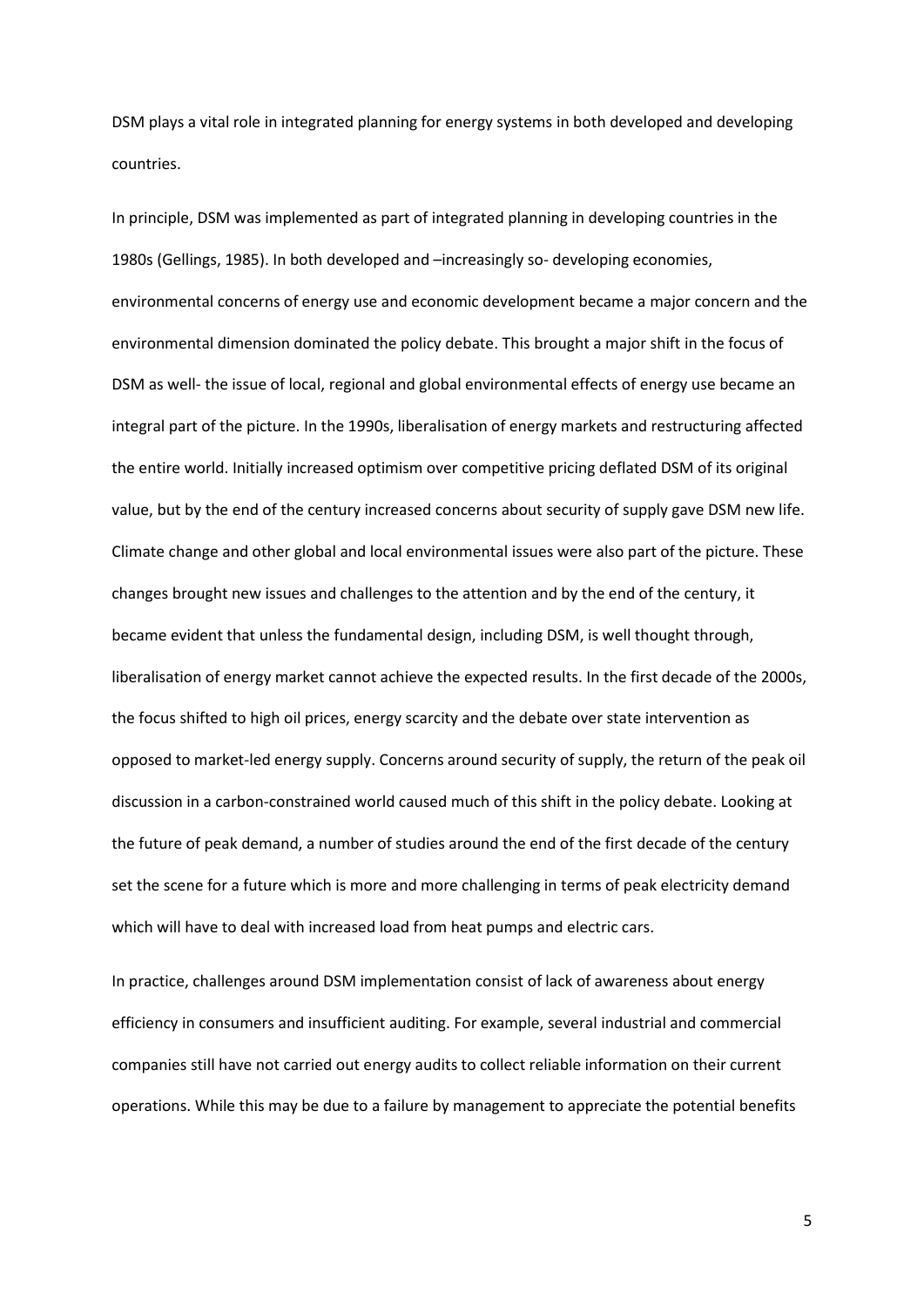of energy efficiency, some companies miss skilled personnel able to perform audits (United Nations Industrial Development Organisation, 2015).

DSM has been seen as an aid to deficient power supply in developing countries and specifically in India (Mukhopadhyay & Rajput, 2010) and China (Zhong et al, 2010). An example of DSM implementation extremely relevant to Nigeria consists of Brazil. Like Nigeria, this country has a generation fleet consisting primarily of hydro and thermal power. DSM has been deployed to defer new investments in distribution and transmission networks, and reduce the necessity of complementary thermal power operation during peak periods (Boshell & Veloza, 2008). In Mexico, a centralised, government-led initiative on DSM generated direct savings of 1.5 GW in electricity demand (ADEME, 2004).

#### **3. History of balancing demand and supply in the Nigerian electricity market**

#### *3.1 The electricity market in Nigeria: A brief history*

Balancing demand and supply is a recurrent problem in the Nigerian electricity market. Interruptions in electricity supply are frequent and pose continuous stress to the grid. Issue with balancing electricity demand and supply in Nigeria are not new and found different solutions over the years. In the 1950s electricity demand in Nigeria was lower than supply. However, with industrial development, the demand for electricity gradually increased and later exceeded supply (Makwe et al, 2012). The rapid growth in electricity demand was countered initially by rising generation (20% increase per year on average between 1956 and 1965) alongside declining costs of generation from 1956 to the early 1960s (Kilby, 1969: 104-105). However, improvements in generation were not long-lived. Rather, instability and unplanned interruptions of supply from 1962 revealed the challenge to the capacity of provision. Electricity was an important input for industry and advancing structural transformation agenda that was emerging under the First development plan of 1962-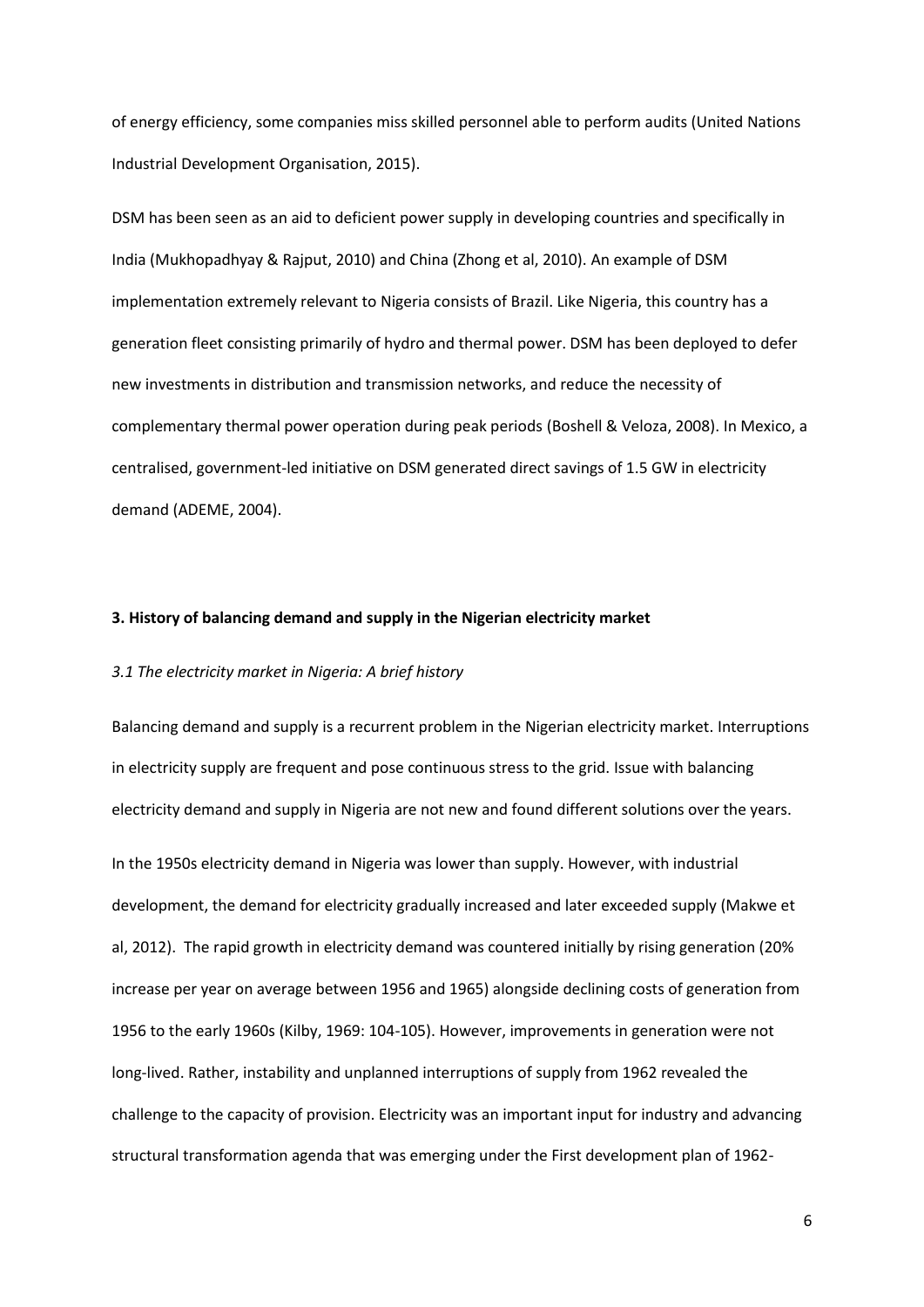1968. At this time, electricity was especially important for the development of the textiles and cement sectors (Adenikinju, 1998). However, the imbalance between supply and demand of electricity with particular reference to the manufacturing sector is a pattern that has remained to date.

Until its reform in 2005, when it was transformed into the Power Holding Company of Nigeria (PHCN), the Nigerian Electric Power Authority functioned as a government-controlled and vertically integrated monopoly responsible for power generation, transmission, and generation. PHCN was subsequently unbundled into 6 generators, 11 distributors and one transmission company. These companies are responsible to carry out the functions relating to the generation, transmission, trading, distribution and bulk supply as well as resale of electricity (NTWG, 2009).

In the early 2000s the electricity market had installed capacity of over 8 GW and experienced frequent blackouts leading to a loss of up to 65 percent of working hours in manufacturing companies which could not afford their own electricity generating sets (Adenikinju, 2003). From a survey carried out across the manufacturing sector Adekiniju (2003) shows that manufacturers across different regions, high technology- and low technology-use sectors as well as scales of operation cite electricity supply as the most important challenge to their activities. Bazilian and Onyeji (2012) echo this finding. Okafor (2008) argued that the demise of local manufacture across a range of sectors, namely chalk, wax candle production, dry cell and automobile batteries as well as the decline in automobile assemblage, textiles, cables, paint, steel and petrochemicals over 2000- 2007 is attributable to deficiencies in energy supply and use among other factors. For firms that acquire electricity generating sets the associated costs can be enormous. Steinbuks and Foster (2010) show that 20 percent of installed capacity in Nigeria is based on self-generation and these systems are generally more expensive than electricity provision from the public grid. The Manufacturing Association of Nigeria estimates energy costs as comprising 36 percent of total manufacturing production costs. The true scale of the challenge is clearer when it is compared to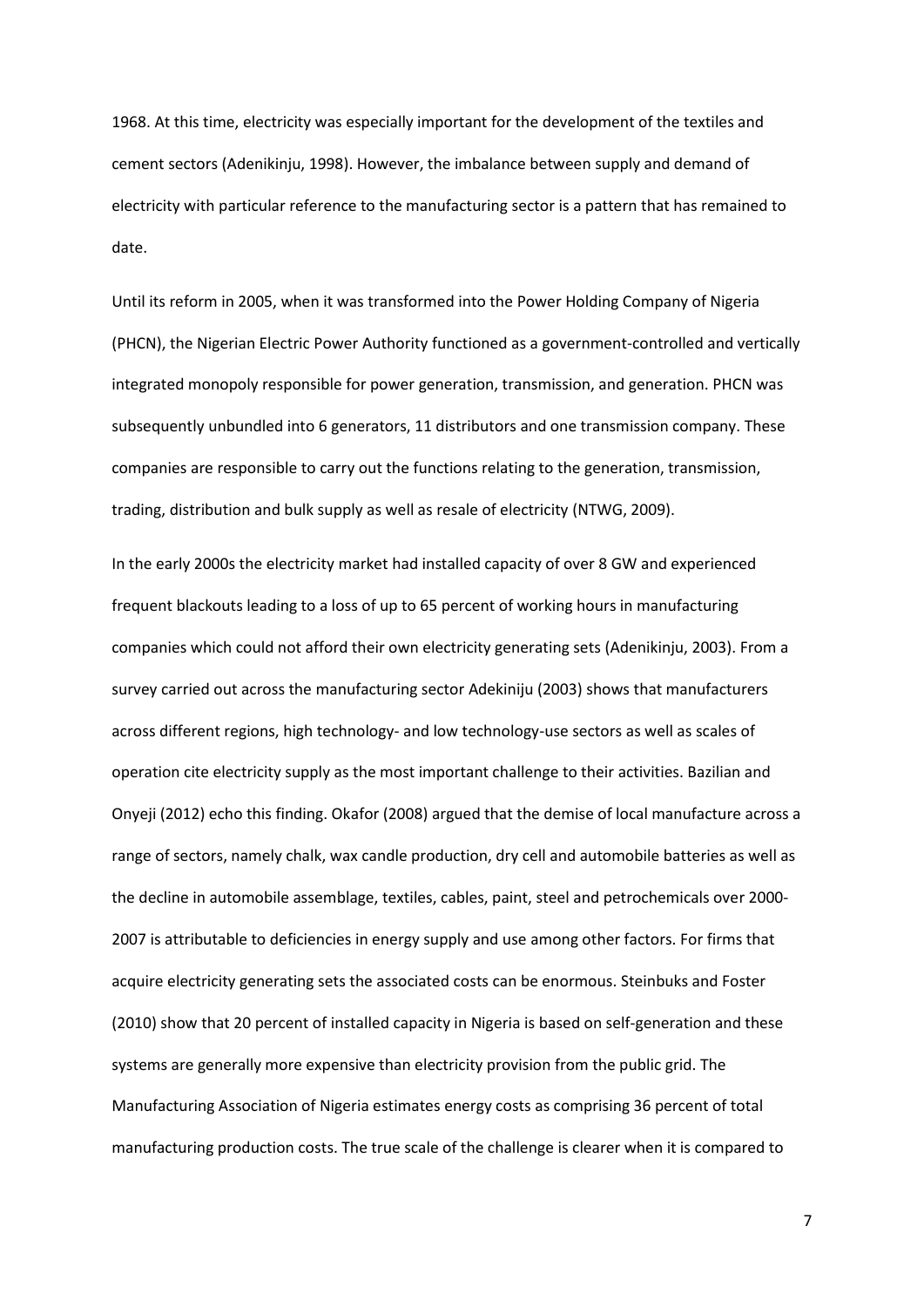6.45 percent equivalent in the European Union (Gardiner, 2016). The result of such high costs, particularly as compared with other contexts is a lower level of competitiveness of goods produced both domestically and for exports. Steinbuks and Foster (2010) make the point that this adds to the capital operating and production costs thus limiting investment options that are available to firms. This is expected to have a detrimental impact on innovation and the uptake of improved science and technology approaches that should advance the industrialisation process.

#### *3.2 Recent outlook of the Nigerian electricity market*

Electricity generation consists of a mix of hydro and thermal power with the thermal generation being based primarily on gas (Energy Commission of Nigeria, 2012). The demand for electric power is increasing at a high rate particularly in urban areas. With an estimated yearly economic growth rate of between seven per cent and 13 per cent, as well as an urbanisation rate of 3.8 per cent, Nigeria's electricity demand has been projected to grow from 15 GW in 2016 to 41 GW by 2018 and 88 GW by 2020 respectively according to Eko Electricity Distribution Company. However, these estimates seem to take into account linear economic and population growth only, without the cost constraints currently facing the Nigerian electricity network, especially in terms of connecting rural areas. The Nigerian government estimates that at least half of the population is not connected to the electricity grid and most of those not connected are in rural areas (Presidency of Federal Republic of Nigeria, 2010). The Nigerian government estimates that in order to achieve the goals of its latest development plan (Vision 2020) of making Nigeria one of the 20 largest economies in the world by 2020, it will require an installed electricity generating capacity of at least 40 GW by 2020. According to the installed capacity peaked in 2010 (31 GW), but was down to 21 GW in 2012.

Privatisation of the electricity sector in Nigeria has been long considered as a means of resolving its challenges and yielding expected outcomes of optimised generation to address vast demand requirements. It is against this background that in 2005 the Electric Power Sector Reform Act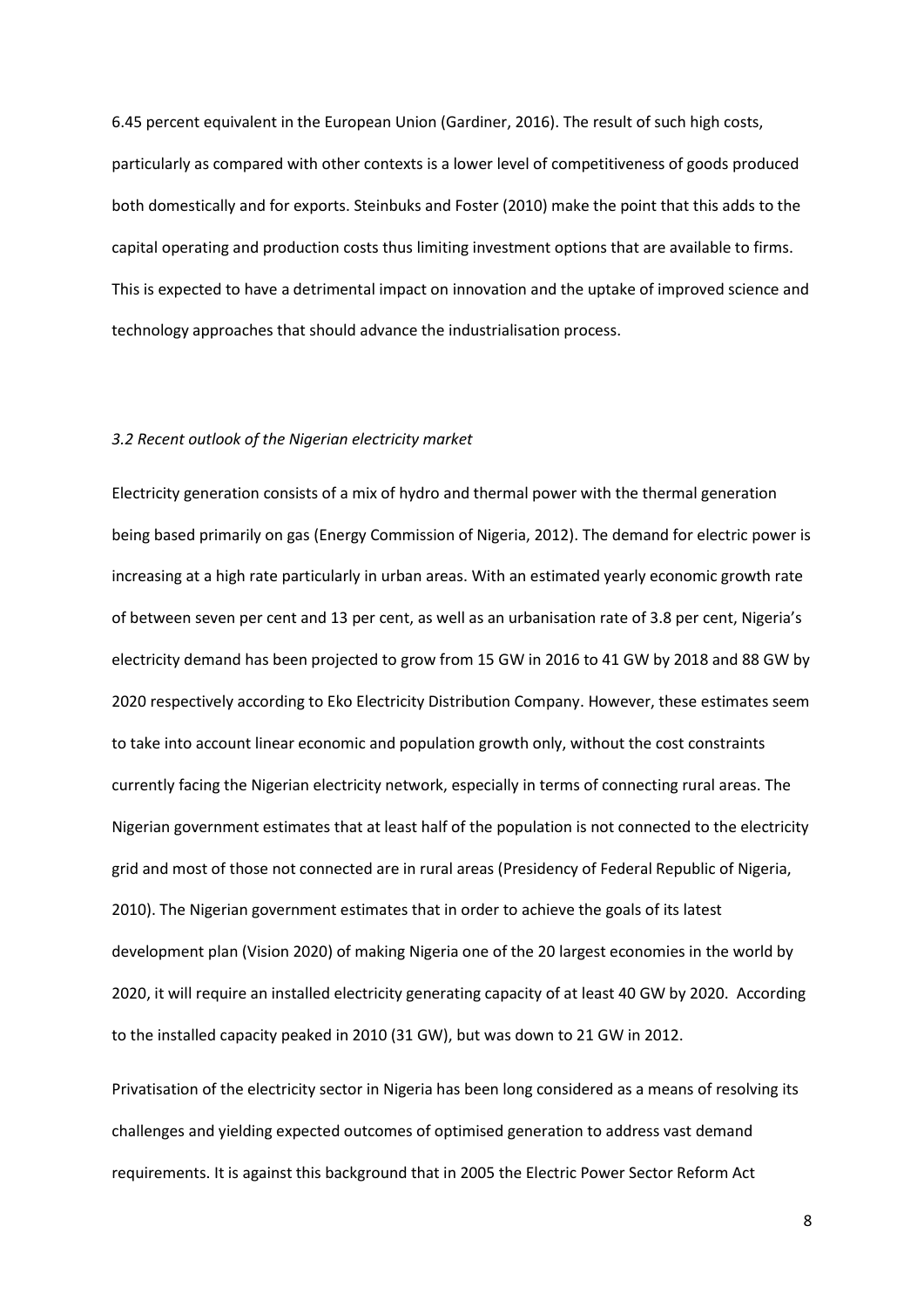articulated the process of privatisation and unbundling through supporting Independent Power Projects (Dada 2014). But results have been judged widely as mixed or indeed disappointing (Quaghe, 2017; Business Day 2017). Attempts at transformation of the electricity sector through privatisation are informing also engagement with renewable sources as a foundation for electricity production especially with reference to solar energy, bio-fuels, wind and hydro-power. The National Renewable Energy and Energy Efficiency Policy is replete with references to private sector leadership for investment and development of the sector (ECN, 2014). However, there is reference also to an anticipated increasing role for indigenous private capital alongside the value of public-private collaborative engagements. Against this background, Nigeria acceded to the Paris Climate change agreement which came into force in October 2016 and subsequently articulated efforts to promote compliance at COP22 in Marrakech November 2016 that includes prioritising clean energy solutions especially solar energy, bio-fuels, wind and hydro-power and prioritising large-scale deployment of low-carbon technologies (Federal Government of Nigeria, 2016).

Recent solutions to the supply and demand balancing problem involve the massive penetration of renewable sources of energy, such as wind (Ohunakin et al, 2011), but also nuclear (Ejiogu, 2013). However, in research not so much attention has been paid to managing demand in Nigeria. The starting point of this work is that a significant upgrade of the Nigerian electricity system depends on the level of industrialisation the country will experience and, in turn, the penetration of DSM as a tool to improve flexibility of demand and grid reliability.

#### *3.3 DSM in Nigeria*

The Nigerian Electricity Regulatory Commission has regulatory leadership on DSM matters and has, thus far, developed two main programmes. The Nigerian Electricity Regulatory Commission (2014) considered that lighting alone could reduce between 3 GW and 4 GW electricity consumption at peak time through bulb replacement. Peak demand was 4.1 GW on average in 2014, but was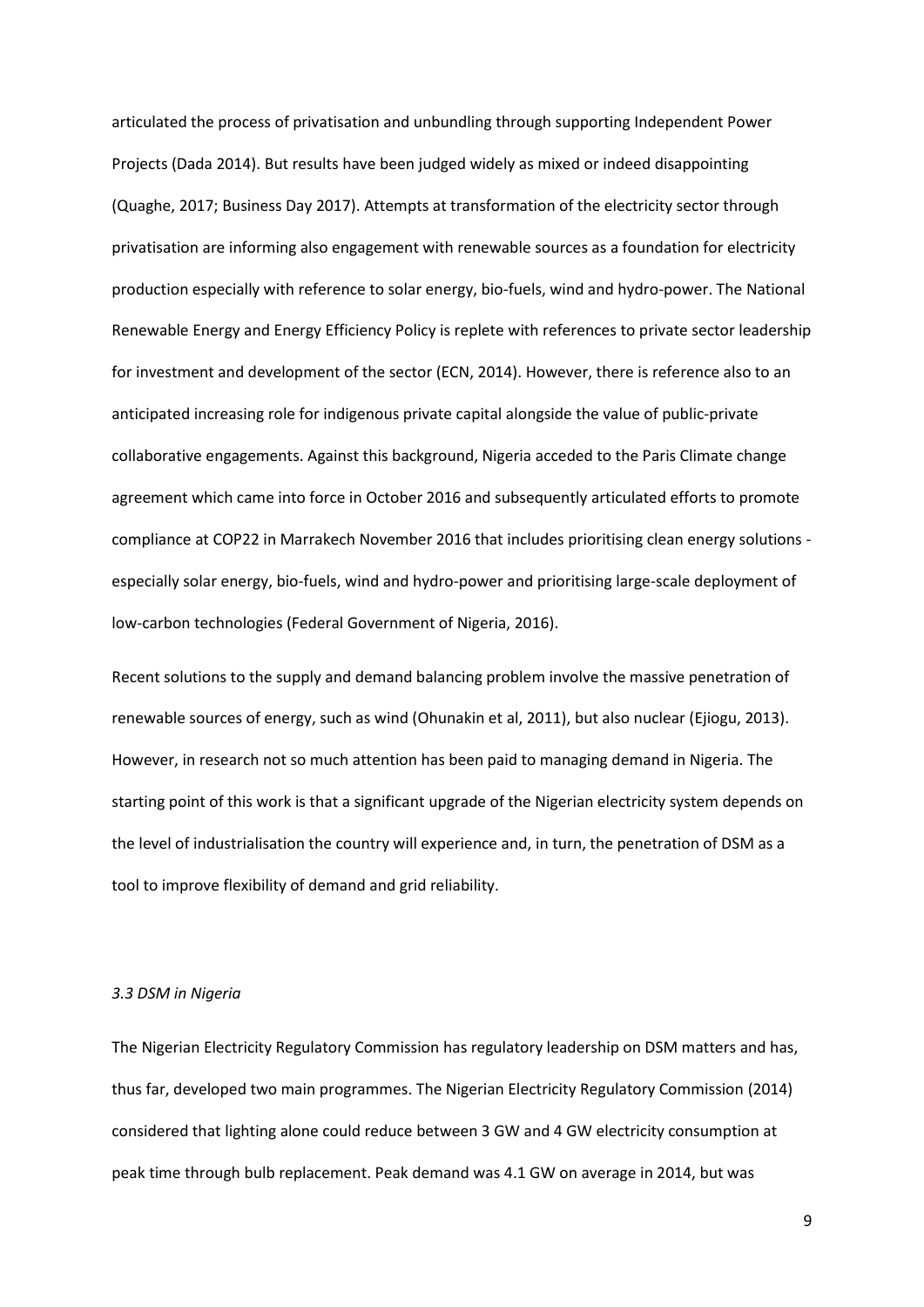forecasted to increase to 14.63 GW in following years. In 2016, the Nigerian Electricity Regulatory Commission decided to widen publicity on energy saving DSM with regards to the benefits of using Compact Florescent Lamps, which are expected to decrease peak loads by up to 60 percent. In addition to lighting, the main DSM policy in Nigeria consists of rolling out electricity meters and smart meters for future DSM programmes. Currently, the metering level in Nigeria is about 50% of the customer population.

With regards to DSM for industrial users, for high energy consumer sectors (transport, power sector, agriculture) DSM technologies will be progressively introduced, including peak load management when possible. Compared with the current level, it is foreseen that energy efficiency and DSM will increase by at least 20% by 2020 and 50% by 2030 (Se4all, 2016).

Historically, a fraction of the residential sector in Nigeria has owned flexible demand and stand-by generation assets. For instance, middle and higher income Nigerian households own diesel generators to offset interruptions in electricity supply (Lee and Anas, 1989). More recently, diesel stand-by generation, which has high capital costs, high fuel running costs, high levels of noise and localised pollution, has been increasingly replaced or supplemented by small-size electricity storage (Azoumah et al, 2011). Similarly, in order to offset power outages, the commercial and industrial sectors have historically been using privately operated petrol or diesel generators to meet their own demand.

#### **4. Methodology**

The methodological approach of this paper consists of two main steps. First, stylised industrialisation scenarios are defined based on available literature. Secondly, a cost optimisation model for electricity systems is run based on three industrialisation scenarios.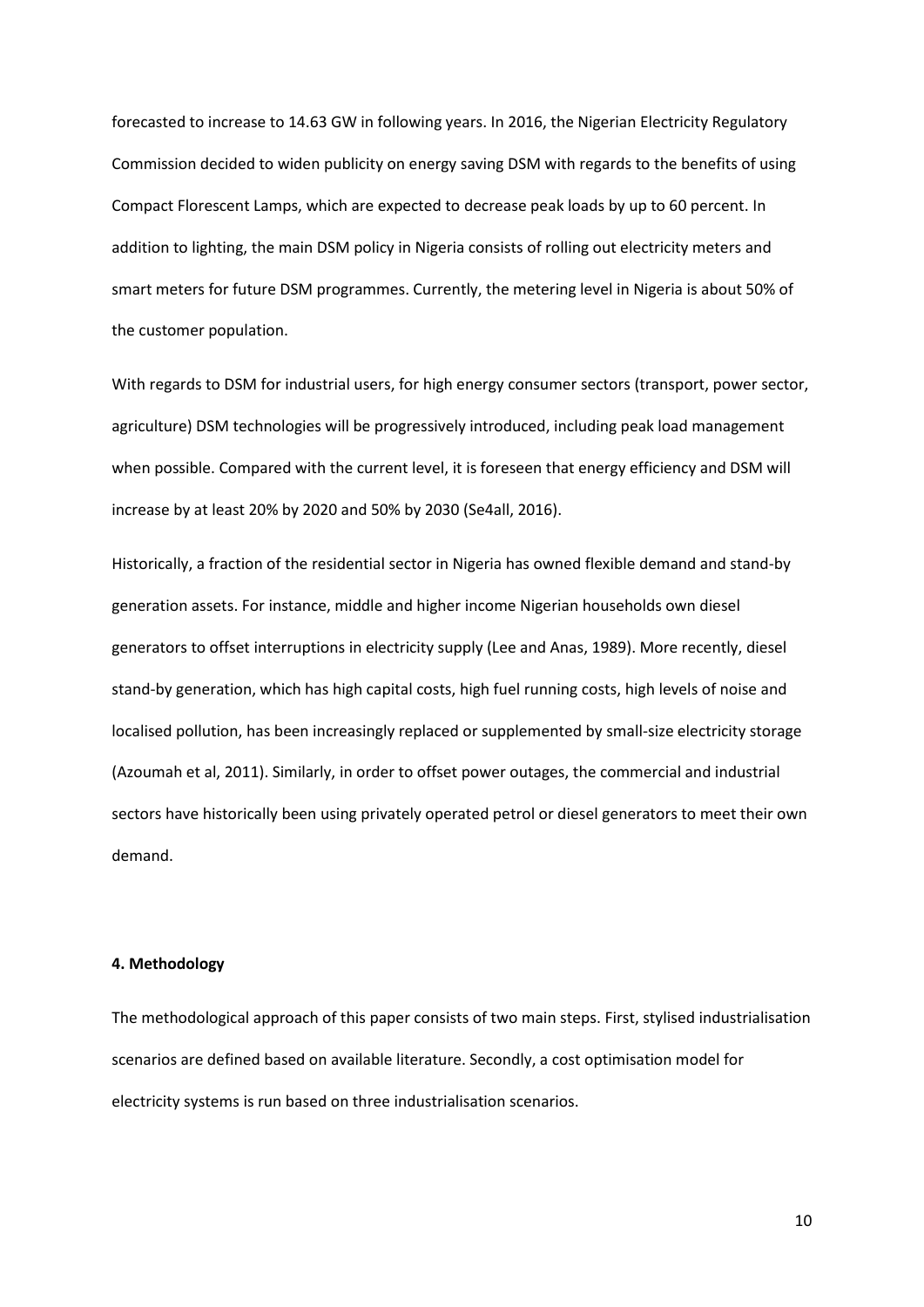We derive three scenario of industrialisation in Nigeria based on the work on drivers for electricitydemand projections by Ibitoye & Adenikinju, (2007). The three scenarios of high, medium and low industrialisation are based on the Nigerian industrial sector achieving in the future milestones such as: (i) attaining the status of an industrializing country in 2020; (ii) transforming from low- to middleincome economy; and (iii) achieving the Millennium Development Goals requirements by 2020. These milestones are operationalised in terms of: (i) migrating from low income to middle-income economy; (ii) improving PCI to ensure poverty reduction; and (iii) improving electricity access, from the level of 45% in 2005 to 73% in 2020 (i.e. reduce the population without access by half in 2020) as illustrated in Table 1.

#### Table 1 here

MARKAL is a well-known dynamic linear programming model incorporating a full range of energy processes, e.g. exploitation, conversion, transmission, distribution and end-use. The model represents energy producing and consuming sectors in a reference energy system network that links resource supplies, energy conversion and processing technologies, and end-use demands and the devices that meet them, tracking the flows of energy and associated emissions. It can consider existing as well as advanced technology that may be deployed in future. The objective function includes the capital costs of energy conversion technologies, capital costs of end-use technologies, fuel costs, infrastructure costs, and operating and maintenance costs. MARKAL searches for a leastcost combination of supply-side technologies and demand-side programmes which interact dynamically over a set period of time. The model produces outputs which are least-cost paths subject to constraints that enforce network integrity by performing a perfect information minimisation of the net present value of total energy system costs, including the capital and operating costs. In the elastic demand formulation (Loulou and Lavigne, 1996), used in this paper to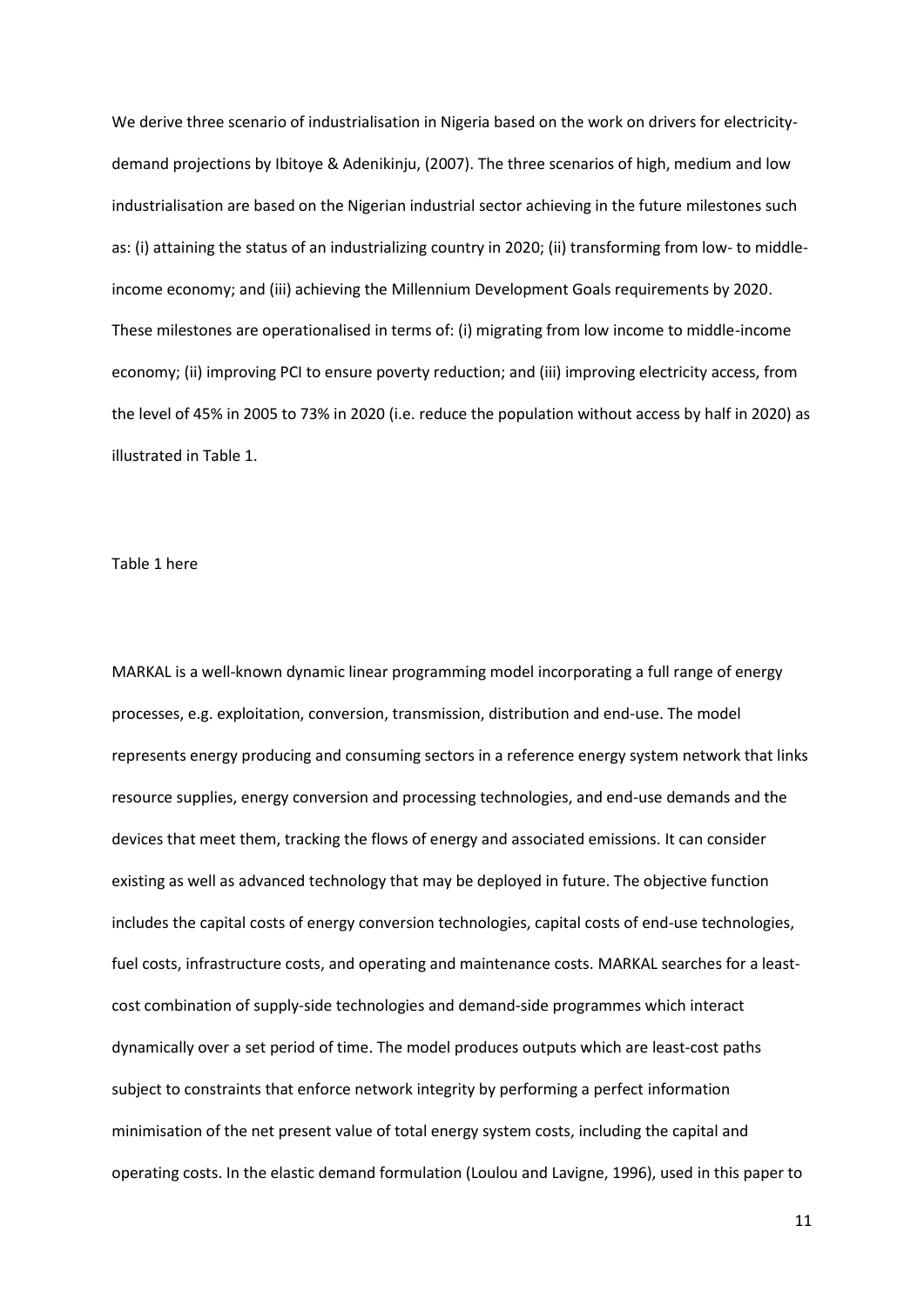examine the impacts of industrialisation scenarios, the objective function also includes any consumer welfare gain resulting from a decrease in demand in response to system congestions and peaks. In a typical MARKAL application, energy demand is represented at a detailed, end use, energy service demand level, and fuel consumption levels are determined by the model, calculated by allowing different fuels and devices to compete to service end-use demands (Fishbone & Abilock, 1981). This approach allows the evaluation of supply side options against costs and incentives for efficient demand side technologies. However, because of the lack of end use data, and in order to substantially shorten model construction time, the Nigeria MARKAL model developed in this paper focused on the supply and power sectors only, representing electricity demand growth in a simple summary fashion as a single demand with a simplified time-of-use load curve. This design allowed evaluation of DSM investment options against a multiplicity of industrialisation scenarios.

Statistical information on generation, transmission and distribution of electricity are published in PHCN Annual Reports and Accounts. Moreover, time-series data on electricity production and consumption are derived from the Annual Abstract of Statistics, published by the National Bureau of Statistics (2016), and the Economic and Financial Review published by the Central Bank of Nigeria (2015).

In this analysis DSM encompasses a wide range of demand-side initiatives, including stand-by generation, which as noted in section 5 is extremely abundant in Nigeria especially for industrial and commercial end-users, demand side response in correspondence of peaks and interruptible programmes for larger industrial consumers. In the MARKAL modelling DSM is operationalised taking into account interruptible loads from industrial end-users and connection of existing standby generation from commercial and industrial users (more detail in Section 5). Interruptible load leads to consumers turn off portions of their load for specified periods of time. However, the most common strategy is the use of backup generators during the interruptible event. Therefore, we are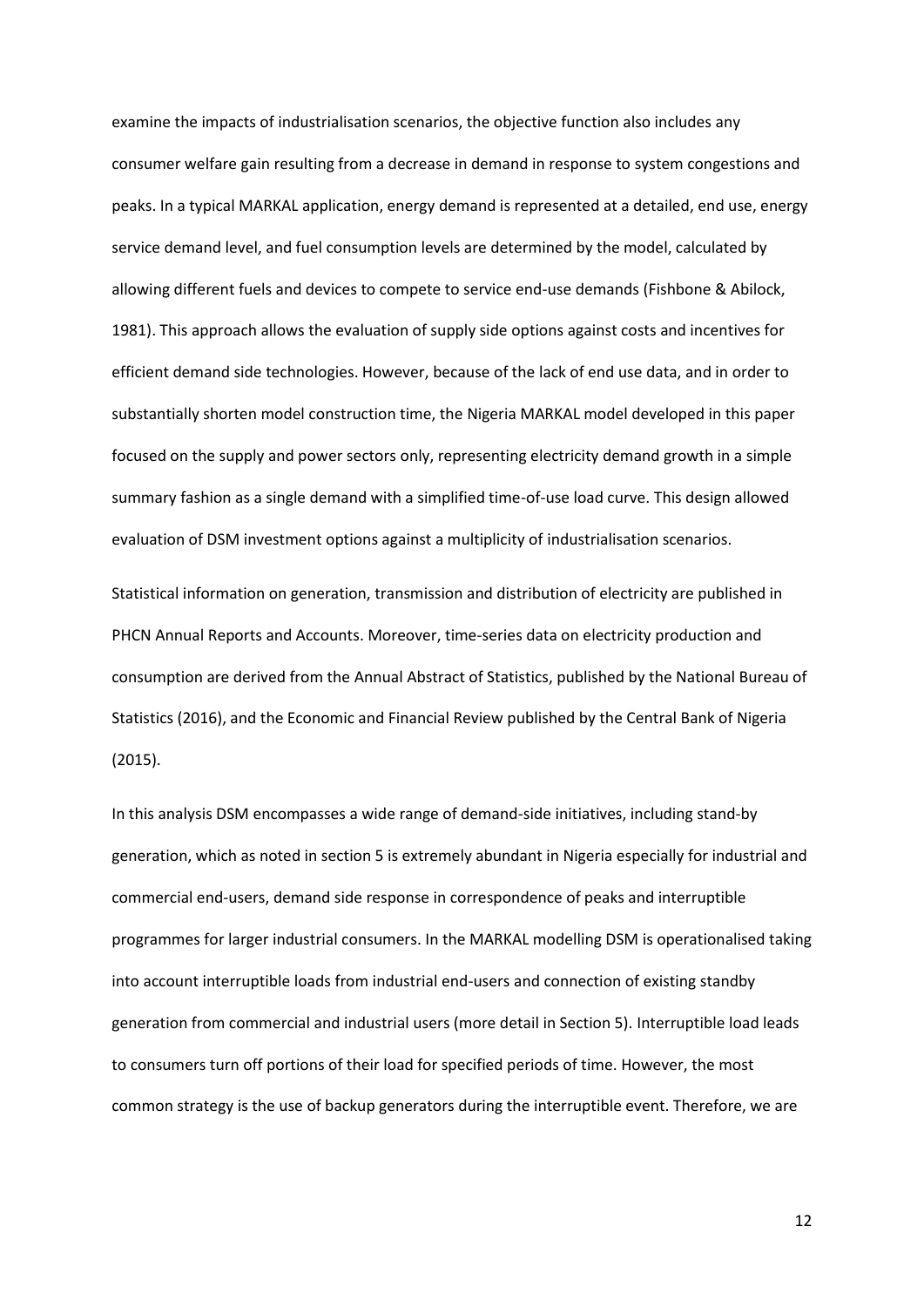only considering the case where the utility undergoes a decrease in the supplied electricity because customers stop consuming or they are using their own generation.

#### **5. Assessing the potential of DSM in Nigeria**

#### *5.1 Modelling industrialisation scenarios*

The modelling results for the high, medium and low industrialisation scenarios are summarized in Table 1. During the period from 2005 to 2050, the final energy consumption in Nigeria is expected to increase from 1780 to 2073 PJ for the medium industrialisation scenario with industrial in the total energy consumption increasing from 368 to 497 PJ, i.e. from 20% to 24%. In the low industrialisation scenario final energy consumption in 2050 will be 1696 PJ with industry decreasing to 275 PJ due to higher efficiency of existing and new installation plants combined with an increase in imports. This takes into account an increase in imports from the current base of 10.8% of GDP (equivalent to over 7 billion Nigerian Naira per year at the end of 2016) which consist of manufactured goods, machinery and transport equipment, chemicals, and food and live animals. Under the high industrialisation scenario, final energy is expected to raise to 2748 PJ by the year 2050, with industry reaching 894 PJ. The increase in industry sector's final energy consumption is attributed to a mix of energy efficiency improvement, and in particular to increased value-added share of industry in GDP as well as structural adjustments of both industrial branches and products.

*Table 2 here*

Figure 1 shows the MARKAL forecast for increases in electricity demand under high, medium and low industrialisation scenarios. Under a low industrialisation scenario Nigeria could experience years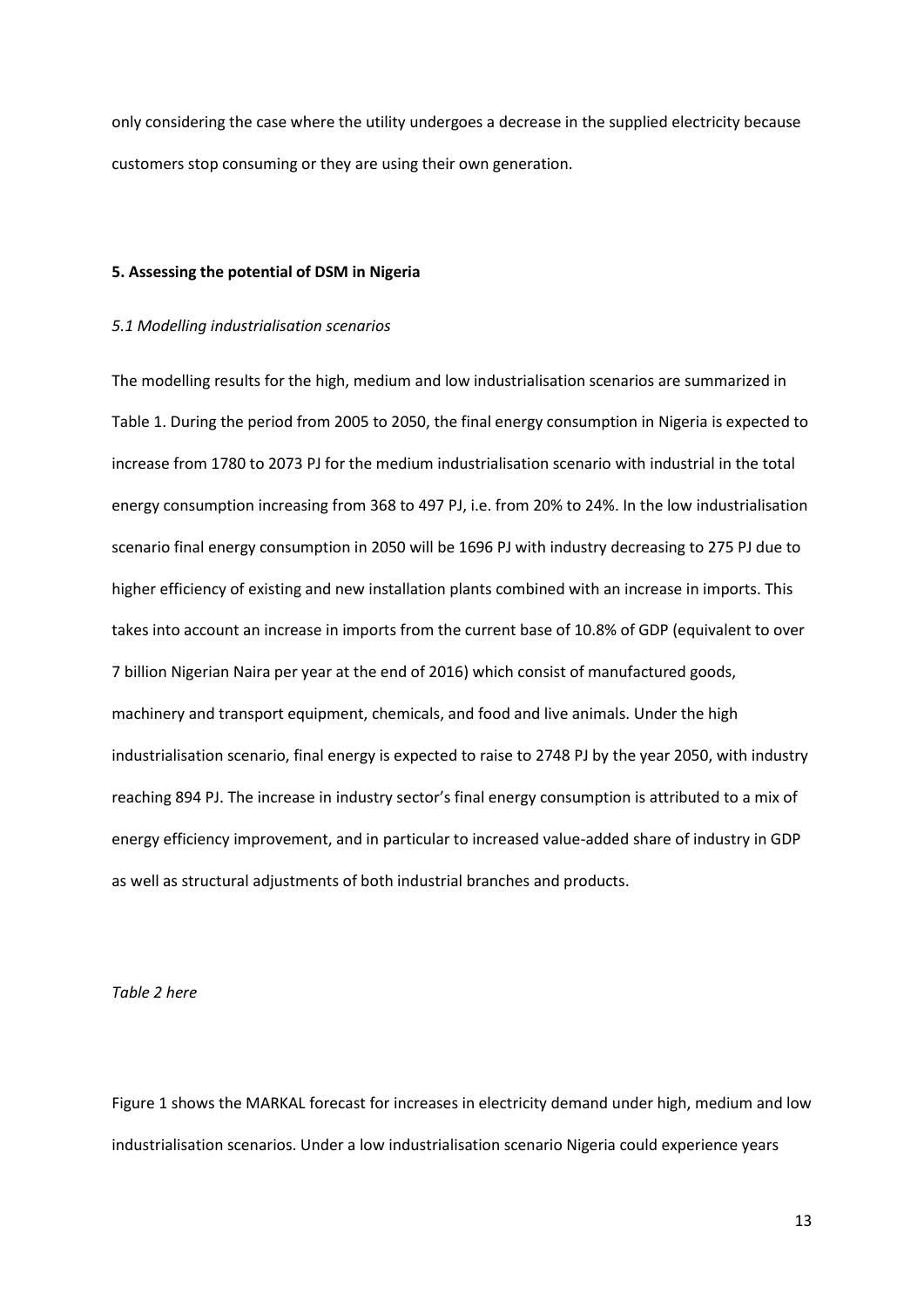with reductions in electricity demand, partly because of improvements in energy efficiency and partly to the reduction of economic activity. Unlike final energy in Table 2 which takes 2015 as the base year, increases in electricity demand take 2010 as the base year. This is because 2012 is the last PHCN Annual Report we could get hold of.

*Figure 1 here*

#### *Table 3 here*

The lifetimes of these plants were revised downward from international standards. A sunset date of 2024 (model year 2025) is assumed for the current cohort of power plants in Table 3. In the case that sufficient investment capital to replace these plants is not available, the present practice of repairing and upgrading these plants sufficiently to keep them operating may continue. This approach yielded costs very similar to those for the proposed new plants, which are based on international values (IEA, 2015). This similarity suggests that these values do not include elevated maintenance costs due to the condition of the plants and the burning of domestic crude.

An estimate of the cost of these repairs is embedded in the calculations for Figure 2, which shows the annual system costs of electricity generation, transmission and distribution up to 2050 without the implementation of DSM measure.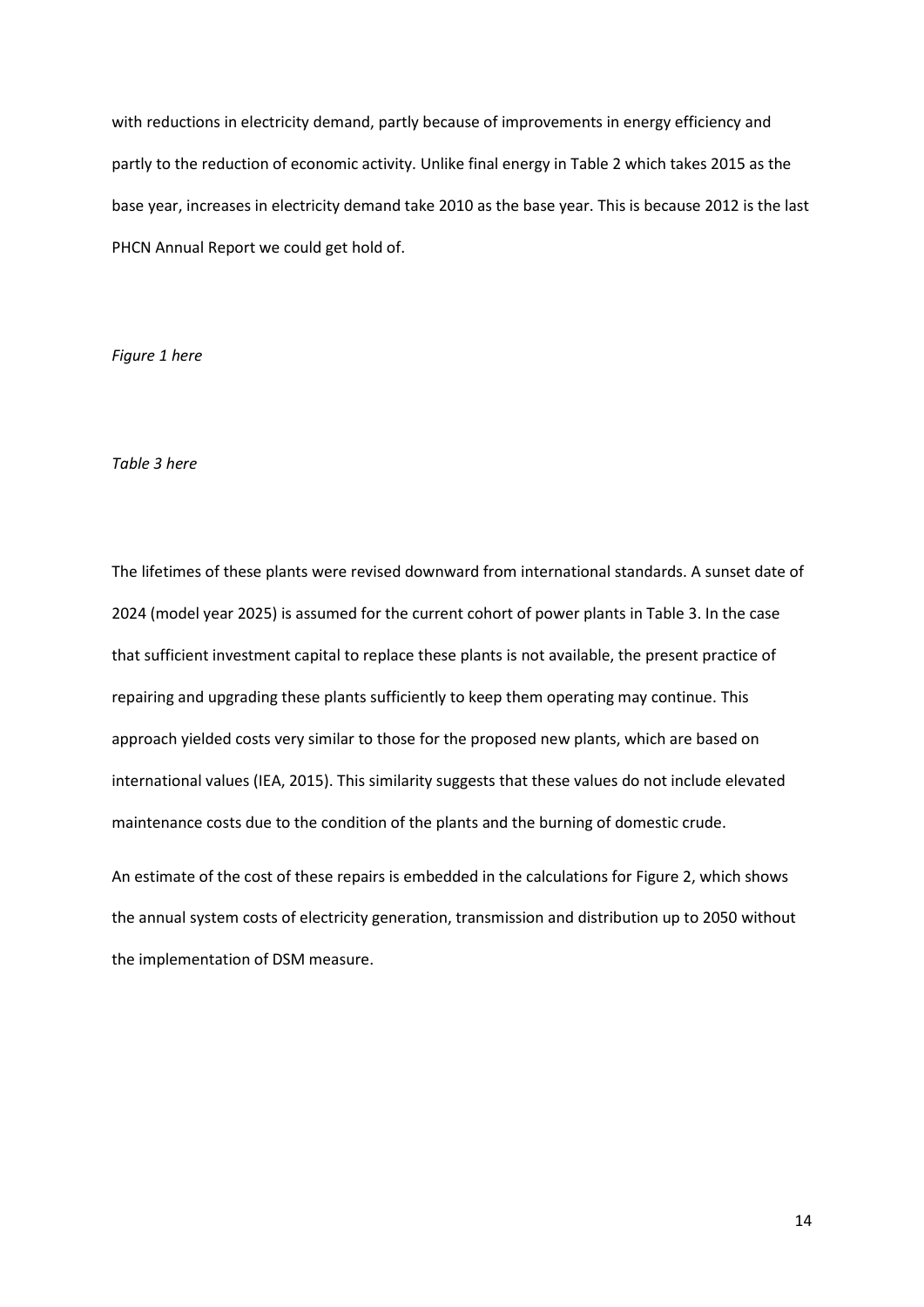#### *Figure 2 here*

#### *5.2 Electricity demand development by industrial sector*

Figure 3 and Figure 4 show the Industrial electricity demand development by type of industry under medium and high industrialisation scenarios 2005, taking as the baseline year. The increase in electricity demand from chemical, iron steel, non-ferrous metal, pulp-paper industries is paired with higher efficiencies in transmission network. In other venues the oil sector is at times considered part of the industrial sector. Following years in which the sector's share of the GDP was high -standing at 17.52 per cent, 15.89 per cent and 14.40 per cent for 2011, 2012 and 2013, respectively- the oil sector has declined to 3 per cent as a percentage of GDP (World Bank, 2017). This can be mainly attributed to the re-basing of Nigerian GDP. However, the oil sector is excluded in this analysis as it does not represent manufacturing end-users.

In the high industrialisation scenario, the increase in large industrial production is paired with other industry, which could comprise a combination of textile and other industries.

#### *Figure 3 here*

#### *Figure 4 here*

Figure 5 shows trends in services consumption for all energy demand sectors in the high industrialisation scenario. The modelling work shows a steady increase in hot water and cooking services. This is due to higher levels of electrification of the residential sector thanks to the provision of grid, mini-grid and off-grid distribution networks. The cooling industry is expected to grow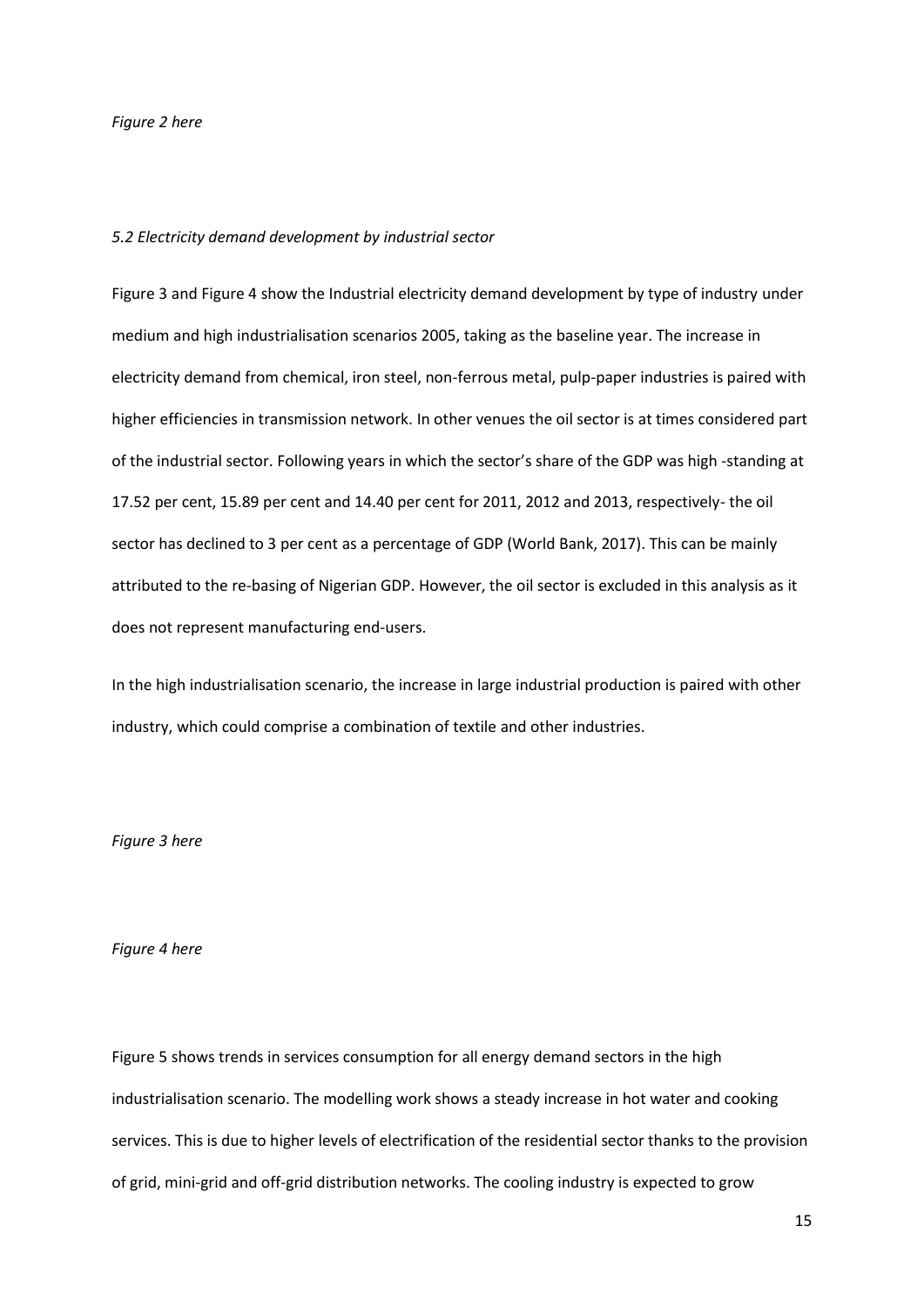significantly until 2025. The Southern region of the country is the key revenue generating region in the overall cooling market. Urban areas in particular have seen a steady increase of air conditioning units at times of economic growth (Research and Markets, 2016). However, over time the high demand for cooling, which is inevitably high in a developing economy with a tropical climate, is expected to bring about an increase in efficiency also thanks to better home (and office) insulation. This will lead to a reduction in cooling services by 2025 followed by an upward trend in 2040 due to a decrease in price of air conditioning devices and a second wave of cooling services penetration from urban-only to non-urban areas. In modelling services we did not take into account increases in temperature from climate change.

#### *Figure 5 here*

Figure 6 and Figure 7 illustrate respectively in physical units (PJ) and percentages primary energy mix for the three scenarios in the year 2050. The scenarios are built taking into account the vast array of conventional energy-resources, including crude oil, natural gas, coal and tar sands. In addition, there is substantive potential for renewable energy-resources such as hydro, solar, wind, biomass, wave and tidal, and some geothermal. As a starting point for estimating the current technical potential of energy mix sources the following figures were considered from OPEC (2011) and Energy Commission of Nigeria (2002): crude oil (36 billion barrels); natural gas (185 trillion cubic feet); hydro power (14,750 MW); coal (2.75 billion metric tons); solar radiation (3.5–7.0 kWh/m2-day); wind energy 2.0– 4.0 m/s; biomass (144 million tons/year); and wave and tidal energy 150,000 TJ/year).

#### *5.3 Modelling DSM and comparing scenarios with and without DSM*

DSM penetration levels take into consideration both interruptible loads from the industrial sector as well as assumed standby generation from commercial and industrial users. Percentages on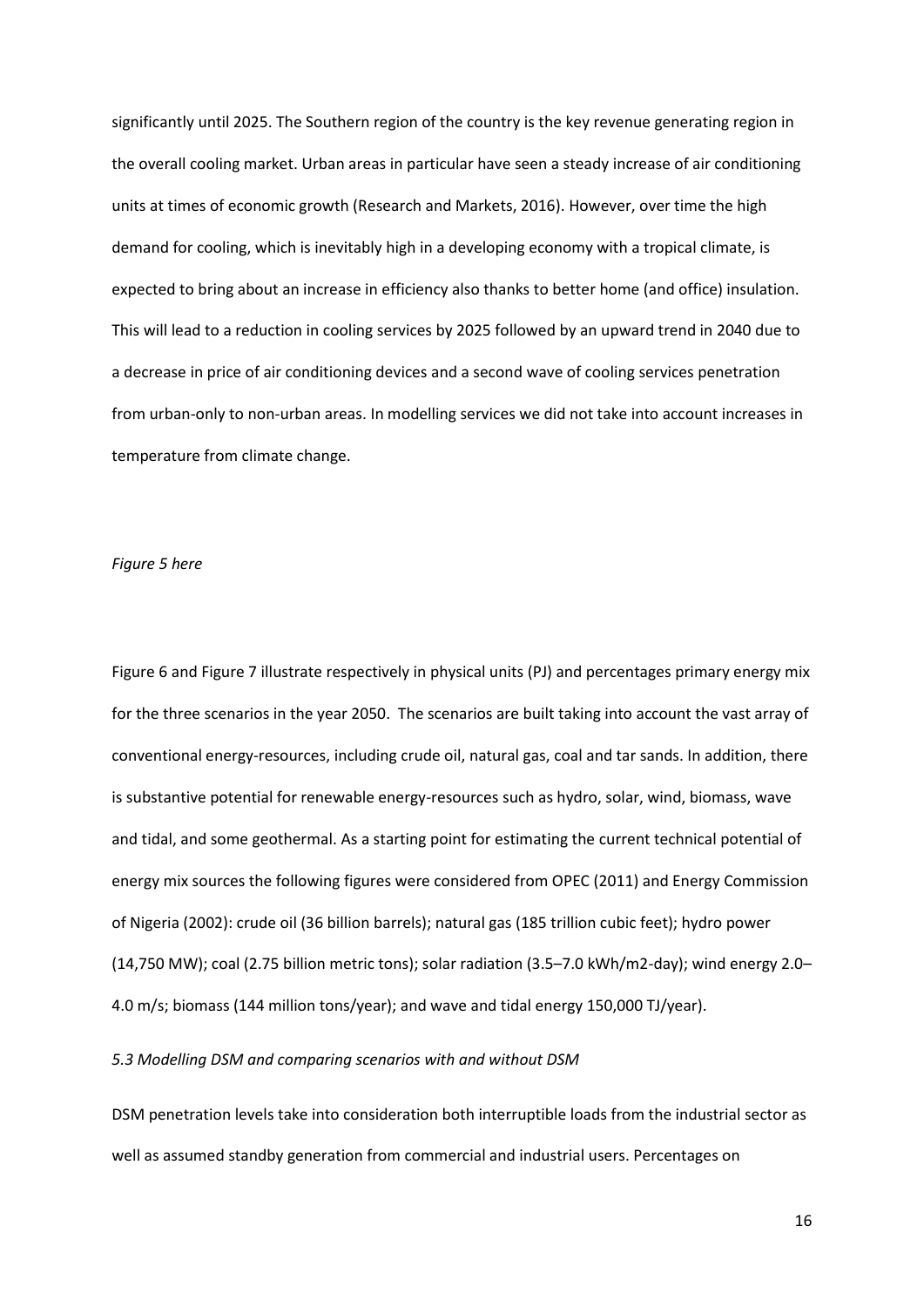interruptible industrial loads by industrial sector were taken from Grünewald and Torriti (2013) with volumes associated to different sectors from the MARKAL model. Standby generation (which consists mostly of diesel and petrol sets) is based on the 20% installed capacity average for Africa from a study by Steinbuks and Foster (2010).

The moderate penetration of nuclear foreseen for medium and high industrialisation scenarios is not matched in the low industrialisation scenario. This is because under higher levels of industrialisation the government is more likely to fund larger nuclear developments which could ensure a constant low-carbon baseload. The government initiated a Nuclear Power Project and announced a National Nuclear Power Roadmap which aims at generating 1 GW of electricity by 2020 and 4 GW by 2030 from nuclear power (Presidency of Federal Republic of Nigeria, 2010).

#### *Figure 6 here*

#### *Figure 7 here*

Figure 8 shows the costs of different industrialisation scenarios with DSM penetration levels from Figure 7. The main finding is that low levels of industrialisation do not yield significant cost savings. Between 2015 and 2035 the increase in annual system costs is higher for the low industrialisation scenario than for the medium industrialisation scenario. This is because the presence of more industrial end-users allows higher access to DSM opportunities, for instance thanks to the presence of flexible loads in lighting, air ventilation, refrigeration and load interruptible industrial process (Grünewald and Torriti, 2013). Industrial and iron steel plants are associated with interruptible programmes, which consist of bilateral agreements between large industrial usage manufacturers and utilities to reduce power demand at scheduled times when generation and transmission costs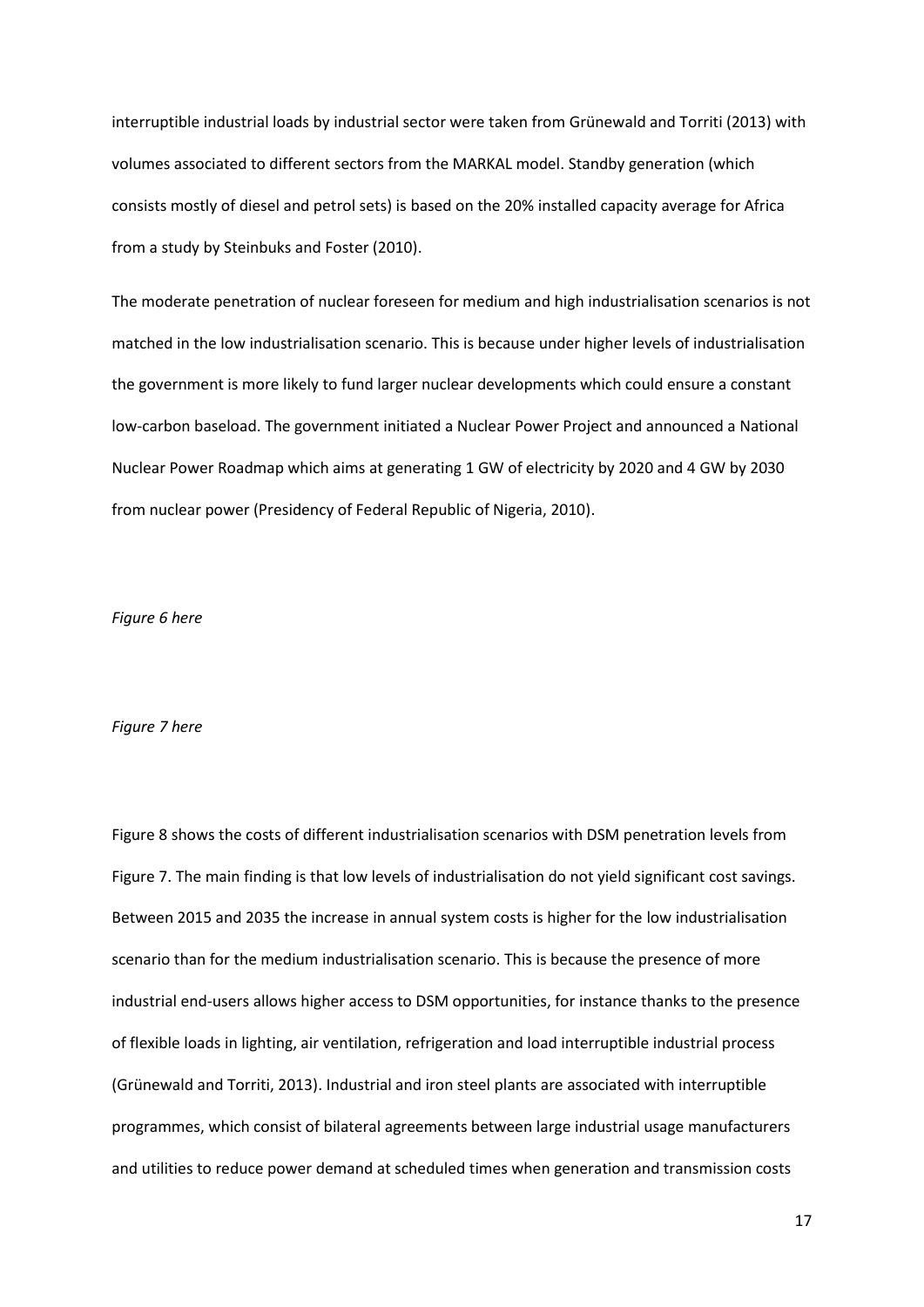are particularly high for the grid. These programmes have enabled significant system cost reductions in Europe (Torriti et al, 2010) and Asia (Vivoda, 2010). For the same reason, DSM has significant effects on system costs for the high industrialisation scenario, whose costs after 2035 are remarkably close to those of a medium industrialisation scenario. With regards to new renewables, from the Nigerian Electricity Regulatory Commission, which in 2016 established the second wave of regulated prices to be paid to licensed electricity generation companies in providing electricity to distribution and retailing companies. These include Onshore wind (33.43 Nigerian Naira per MWh), ground mounted PV (92.19 Nigerian Naira per MWh), Small hydro (<30 MW at 32.00 Nigerian Naira per MWh) and Biomass (37.35 Nigerian Naira per MWh). The connection costs of standby generation are considered taking also into account a replacement ratio of the existing standby generation fleet. Overall, for the high industrialisation scenario, DSM would bring about cumulative benefits of around 7 billion USD by 2050 as a net difference between additional costs of operating the grid with or without DSM implementation. It should be emphasised the highest savings correspond not only to higher levels of industrialisation, but also to higher penetration of renewable sources of electricity. This is because industrialisation will foster not only DSM, but also renewable energy generation.

#### *Figure 8 here*

#### **6. Conclusions**

This paper highlights the nexus between future industrialisation, electrification and DSM development in Nigeria. Industrialisation can facilitate further electrification and, at the same time,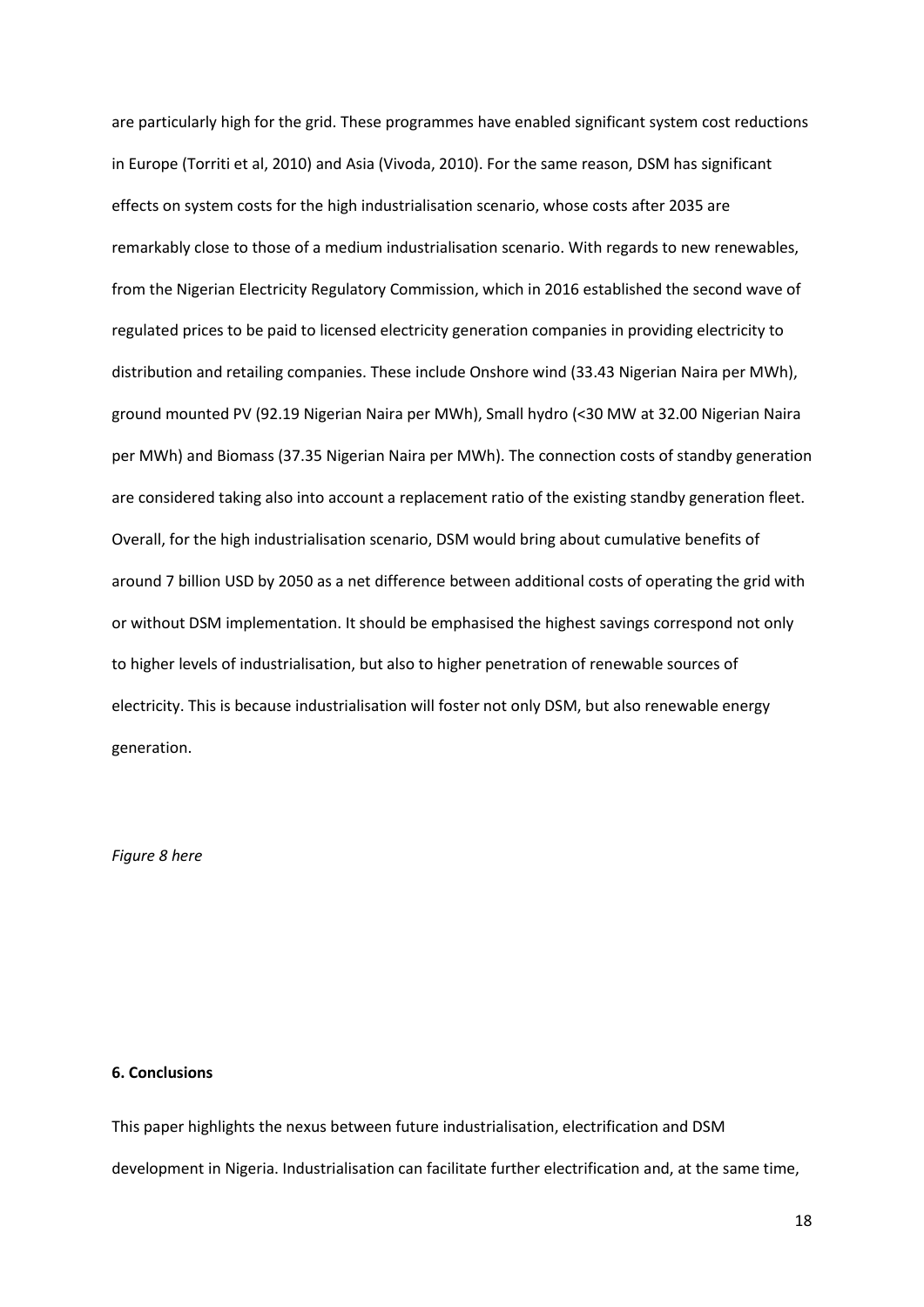electrification can underscore improved industrial development. It is argued that the two processes are mutually beneficial for the Nigerian electricity system since the presence of industrial loads will increase demand for electricity, but also contribute to higher demand flexibility. This is because industrial end-users are likely to engage in DSM programmes which remunerate planned interruptions of electricity demand or even load shifting on a relatively short notice (e.g. day-ahead or even hour-ahead). Flexible industrial demand through DSM benefits the market as it: (i) provides relief to the grid at times of peak demand; (ii) allows the integration of renewable sources of energy; and (iii) creates additional revenue streams for both utilities and end-users. In turn, the expansion of industrial electricity usage will increase pressure for grid reliability and provide financial opportunities for transmission grid development and especially low-voltage distribution networks where industrial plants will be located.

An increase in industrialisation will trigger a more active and dynamic presence of large end-users through DSM. Industrial end-users will not be only the passive recipients of electricity form the grid, but will engage in load shifting and stand-by generation activities which will create additional revenue opportunities for them. This paradigmatic shift from passive end-users to an active industrial demand side is based on the assumption that most DSM activity will originate from industrial consumers. However, households and commercial users own stand-by generation in the form of diesel generators and small-size battery storage. In terms of aggregate volumes, residential electricity demand is expected to increase in the future (Sambo, 2008).

Previous industrialisation waves in Nigeria and in other developing countries suggest that these processes do not happen in isolation and require substantially prolonged investments by the state. It should be clarified that increasing DSM will not *per se* trigger or even facilitate industrialisation as the primary activities on industrial end-users are not to provide flexible demand to the electricity grid. However, to an increase in industrialisation could correspond a higher penetration of DSM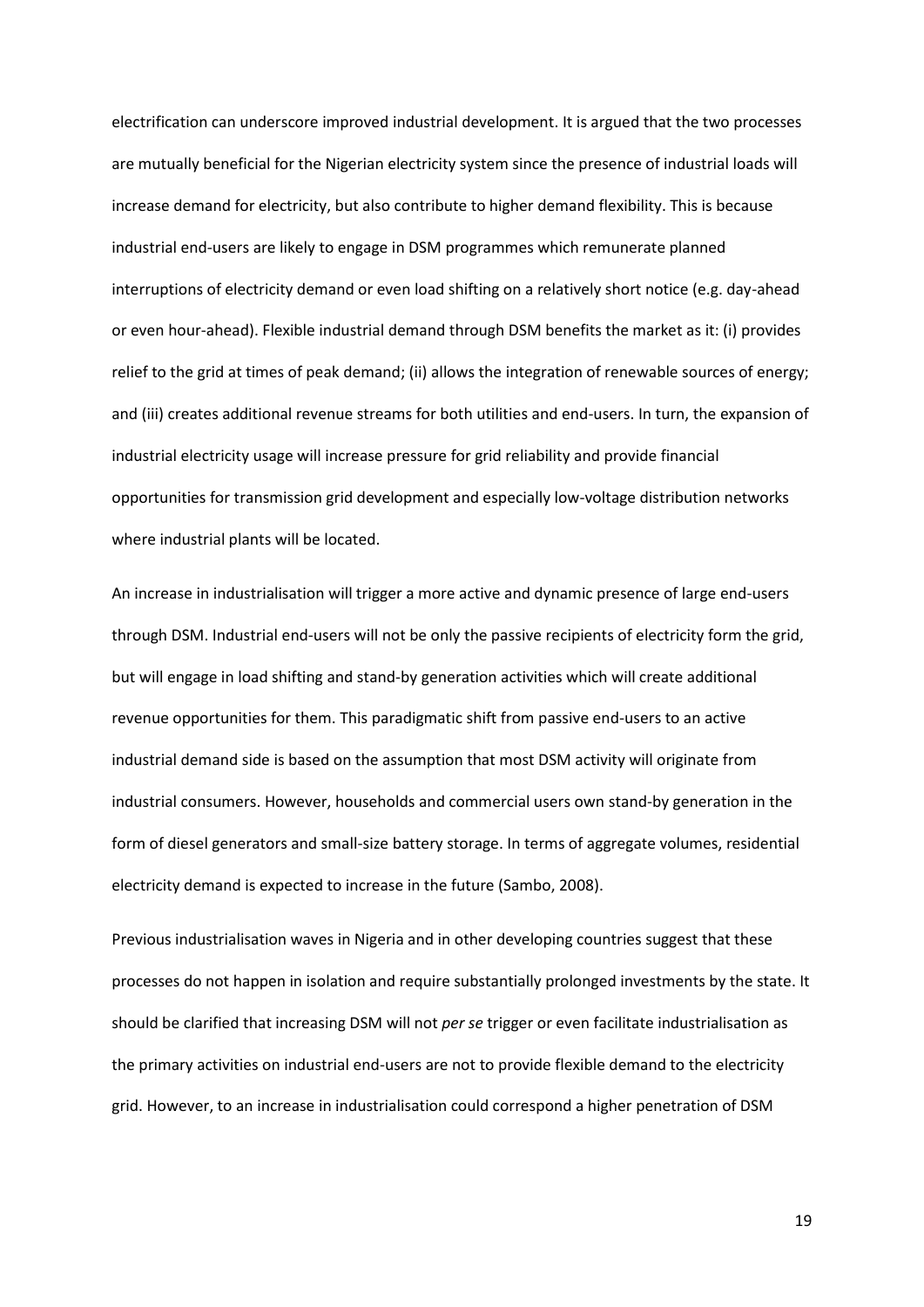measures, with resource planning to avoid unexpected interruptions which lead to temporary loss of production, idled labour force and potentially even damage to electrical equipment.

Wolde-Rufael (2006) acknowledges that electricity is not necessarily a panacea for socio-economic challenges that Africa faces. However, with attention to the complexity of establishing correlation between energy consumption and development indicators he presents evidence for a significant relationship between electricity consumption and GDP per capita.

The Government set out to invest \$2.6 billion up to 2020 in institutional funding for near-term investment in transmission infrastructure (Industrial Trade Administration, 2016). Annual capital expenditure in the distribution sector is set at \$370 million – some of which may be devolved to areas with mostly industrial users. What could the Nigerian government do to set the conditions for DSM deployment? Section 2 highlighted some of the challenges associated with DSM implementation in developing countries, including awareness of energy efficiency and lack of auditing for commercial and industrial users. The main recipients of these financial mechanisms are almost exclusively utilities. It is assumed that utilities will face costs due to the absence of technological investments in DSM. If Nigeria is to follow the example of Brazil (as mentioned in Section 3), for example, then losses from capital costs, installations and planning DSM should be recovered under mechanisms such as cost recovery mechanisms, lost revenue mechanisms and shared savings incentive mechanisms based on performance. This is the key idea behind the financial schemes for DSM which have been set in place not only in Brazil, but also Japan, Australia, Mexico and India, The incentives associated with financial schemes become critical in an investment environment which tends to be paralysed around issues of quality of supply and balancing of demand and supply.

Cost recovery mechanisms are designed to eliminate the business incentive to underspend on DSM programmes. They allow utilities to recover the capital and installation costs. The utilities costs for DSM are usually "expensed," approved by regulators and sometimes amortised over several years.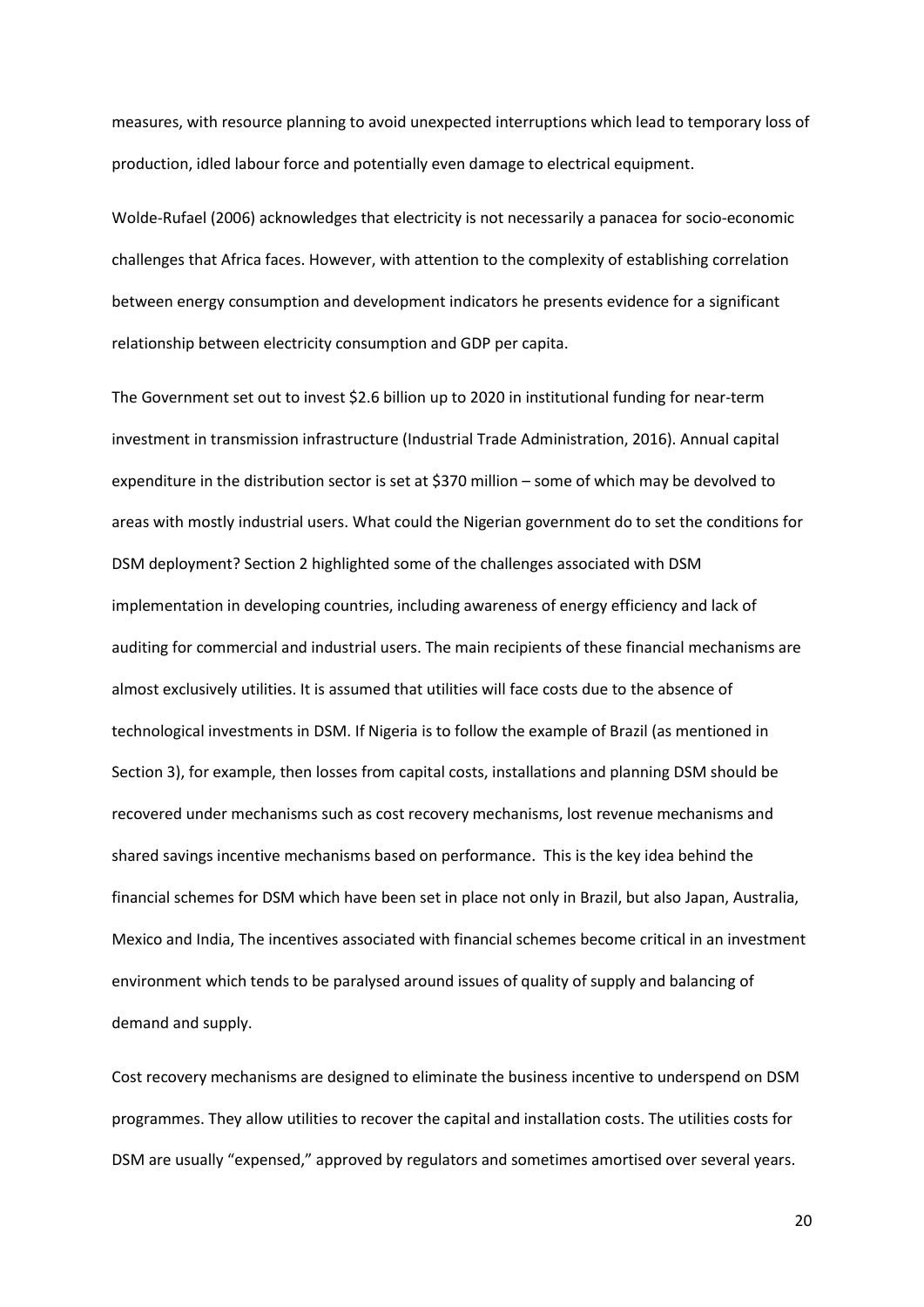Interest is charged on under -or over- recoveries. Because under cost recovery mechanisms the utilities costs are amortised over several years, the economic significance of load shifting is lost. In other words, the behavioural learning on the consumer side is very limited.

Lost revenue mechanisms pay utilities back for the direct losses that they experience due to decreases in electricity sold. Lost revenues associated with reductions in total amounts of sold electricity are partly offset by a reduction or avoidance of variable costs -e.g. the cost of fuel for power plants. The typology of opportunity costs often included in lost revenue mechanisms include recovery of all of the revenues that utilities would have benefited from had they not promoted DSM programmes. Lost revenue mechanisms are designed to make DSM revenue-neutral and eliminate the incentive to minimise savings from DSM. This leaves the utility financially indifferent to the level of DSM achieved. As a practical example, in a given year, the utility calculates the amount of volume or kWh losses due to its own DSM programmes. This must be calculated net of any efficiency trends occurring independently of DSM, since sales losses due to other factors would have been experienced anyway.

Lost revenue mechanisms are designed to make DSM revenue-neutral and eliminate the incentive to minimise savings from DSM. This leaves the utility financially indifferent as to the level of DSM that is achieved. The utility gets reward for its DSM losses. If services delivered go down as a result of DSM activities, all other things being equal, rates will go up so that costs may be recovered. This means that all consumers pay for lack of responsiveness. Instead, it would be much preferable if only the least responsive consumers had to pay.

Shared Savings Incentive Mechanisms are designed to provide rewards to utilities based on the effectiveness of socially beneficial DSM. These mechanisms can compensate for energy savings associated with DSM by making it possible for the utility to share the consumer net benefits from DSM programmes. In principle, penalties for underperformance can also be part of a Shared Savings Incentive Mechanism, but have not been implemented. This creates a business case for sustainable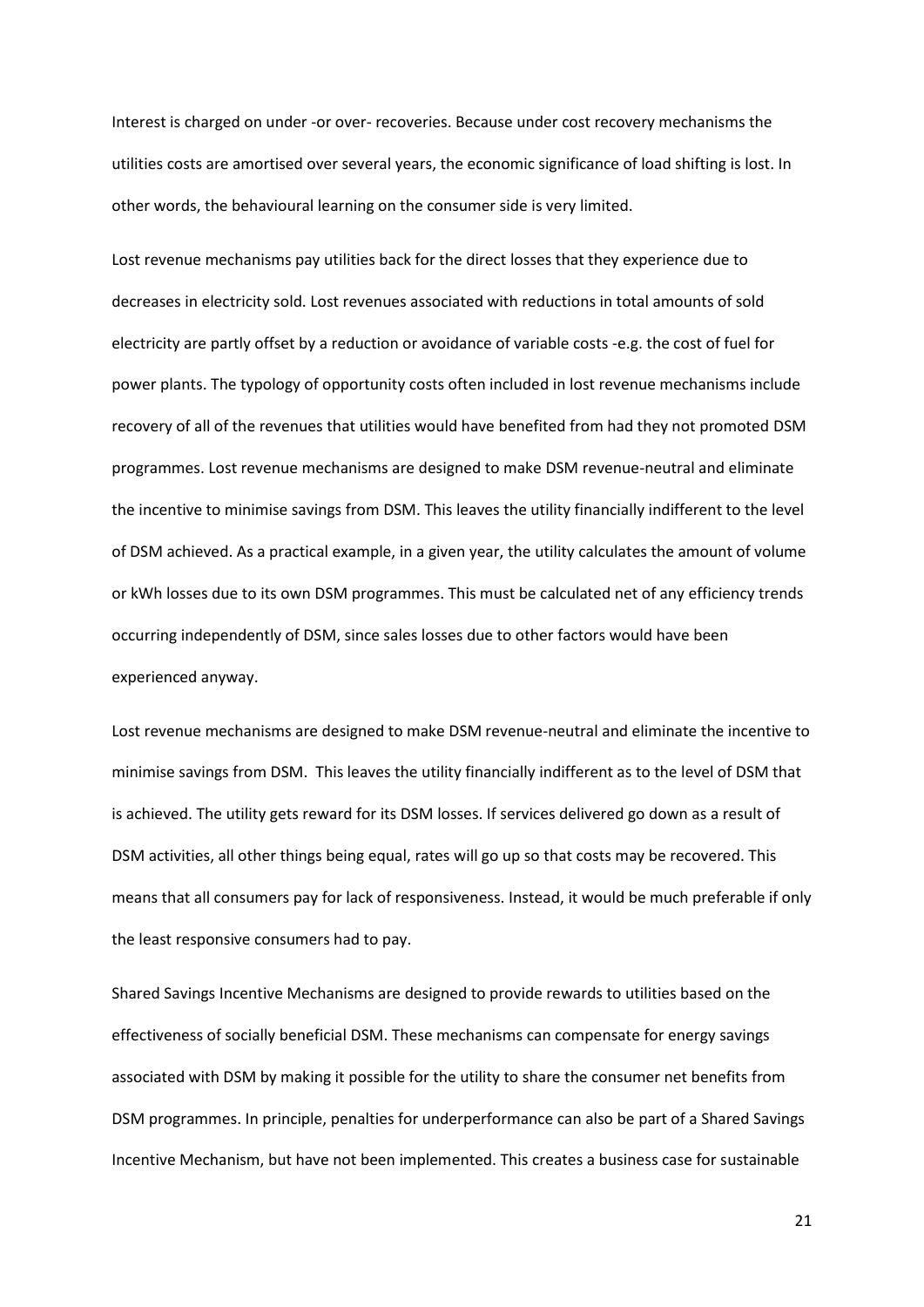DSM initiatives that promote energy efficiency on an evolving, adaptive, multi-year basis. A precondition of Shared Savings Incentive Mechanisms is that the regulator determines DSM target levels on utilities. This can represent a forecasting problem under different (e.g. temperature) conditions that might induce peak loads. For instance, a share or percentage of actual DSM net benefits over the target level determined by the regulator can be apportioned to the utility in the form of a positive rate adjustment. In other words, the aim of Shared Savings Incentive Mechanisms is to remunerate a utility to achieve more than the targets approved by the regulator. As a practical example, in a given year, the utility calculates the amount of volume or kWh losses due to its own DSM programmes. This must be calculated net of any efficiency trends occurring independently of DSM, since sales losses due to other factors would have been experienced anyway.

The paper has also conceptual implications in terms of the political economy if energy in developing countries. Traditionally, in the economics and political economy literature energy fuels (e.g. oil, coal and electricity) are defined as classic commodity industries. This means that utilities are producerdriven production networks in which the state has some responsibility for infrastructural assets (e.g. transmission networks) and this responsibility decreases depending on the level of privatisation and liberalisation of the markets. Under this traditional view the scope for product differentiation is limited as the relationship between state and private actors is centred mostly on securing access to resources and finding cost-effective ways of transmitting and distributing the resources across a variety of users. Correspondingly, this model views electricity demand as an exogenous variable since in modern, centralised energy production systems the consumer is located at the end of the wire (Bridge, 2010). In a country like Nigeria, where the resources for electricity generation in principle are plentiful and economical, the emphasis should move to how electricity is managed based on increasing demand from a growing population and economy. The traditional approach has certainly failed in delivering both appropriate market balancing between demand and supply, and institutionalised growth of infrastructure (Subair & Oke, 2008). At the expense of oversimplification, over the years both the natural monopoly and the liberalised market approaches have not delivered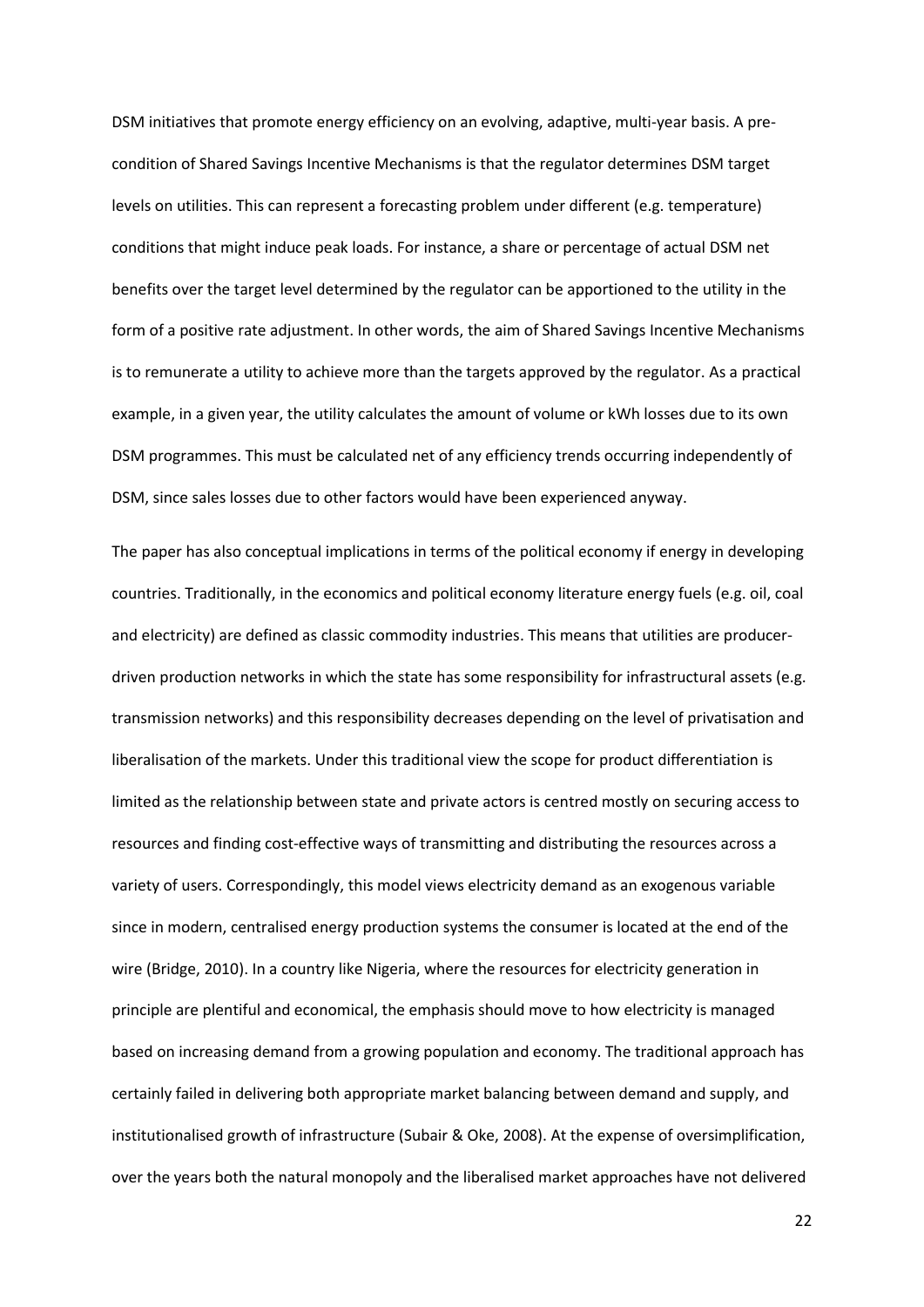significant improvements to energy systems in Nigeria (Kennedy-Darling, et al, 2008). This undermines the tendency to a state *versus* market dichotomous approach that has dominating thinking on resolving the electricity crisis. What has traditionally been a venue for discussion on either separation or overlap between the state and the market could become the space for a paradigmatic shift to a more dynamic interpretation of institutions and businesses or public and private sectors.

#### **Acknowledgements**

This work was supported by the Engineering and Physical Sciences Research Council (grant number

EP/P000630/1).

#### **References**

ADEME - World Energy Council and French Environment and Energy Management Agency (2004). "Energy Efficiency: A Worldwide Review", London, United Kingdom, Technical Report, July 2004.

Adenikinju, A. F. (1998). Productivity growth and energy consumption in the Nigerian manufacturing sector: a panel data analysis. Energy policy, 26(3), 199-205.

Adenikinju, A. F. (2003). Electric infrastructure failures in Nigeria: a survey-based analysis of the costs and adjustment responses. Energy policy, 31(14), 1519-1530.

Adenikinju, A. F. (2005). Analysis of the cost of infrastructure failures in a developing economy: The case of the electricity sector in Nigeria (Vol. 148). Nairobi: African Economic Research Consortium.

Akinbulire, T. O., Oluseyi, P. O., & Babatunde, O. M. (2014). Techno-economic and environmental evaluation of demand side management techniques for rural electrification in Ibadan, Nigeria. International Journal of Energy and Environmental Engineering, 5(4), 375-385.

Akinlo, A. E. (2009). Electricity consumption and economic growth in Nigeria: evidence from cointegration and co-feature analysis. Journal of Policy Modeling, 31(5), 681-693.

Aliyu, A. S., Ramli, A. T., & Saleh, M. A. (2013). Nigeria electricity crisis: Power generation capacity expansion and environmental ramifications. Energy, 61, 354-367.

Ayodele, A. S, (2001). Improving and Sustaining Power (Electricity) Supply for Socio-economic Development in Nigeria. Accessed 1 March 2017 [www.cenbank.org/out/annual/ACZRU/2001.](http://www.cenbank.org/out/annual/ACZRU/2001)

Azoumah, Y., Yamegueu, D., Ginies, P., Coulibaly, Y., & Girard, P. (2011). Sustainable electricity generation for rural and peri-urban populations of sub-Saharan Africa: the "flexy-energy" concept. Energy Policy, 39(1), 131-141.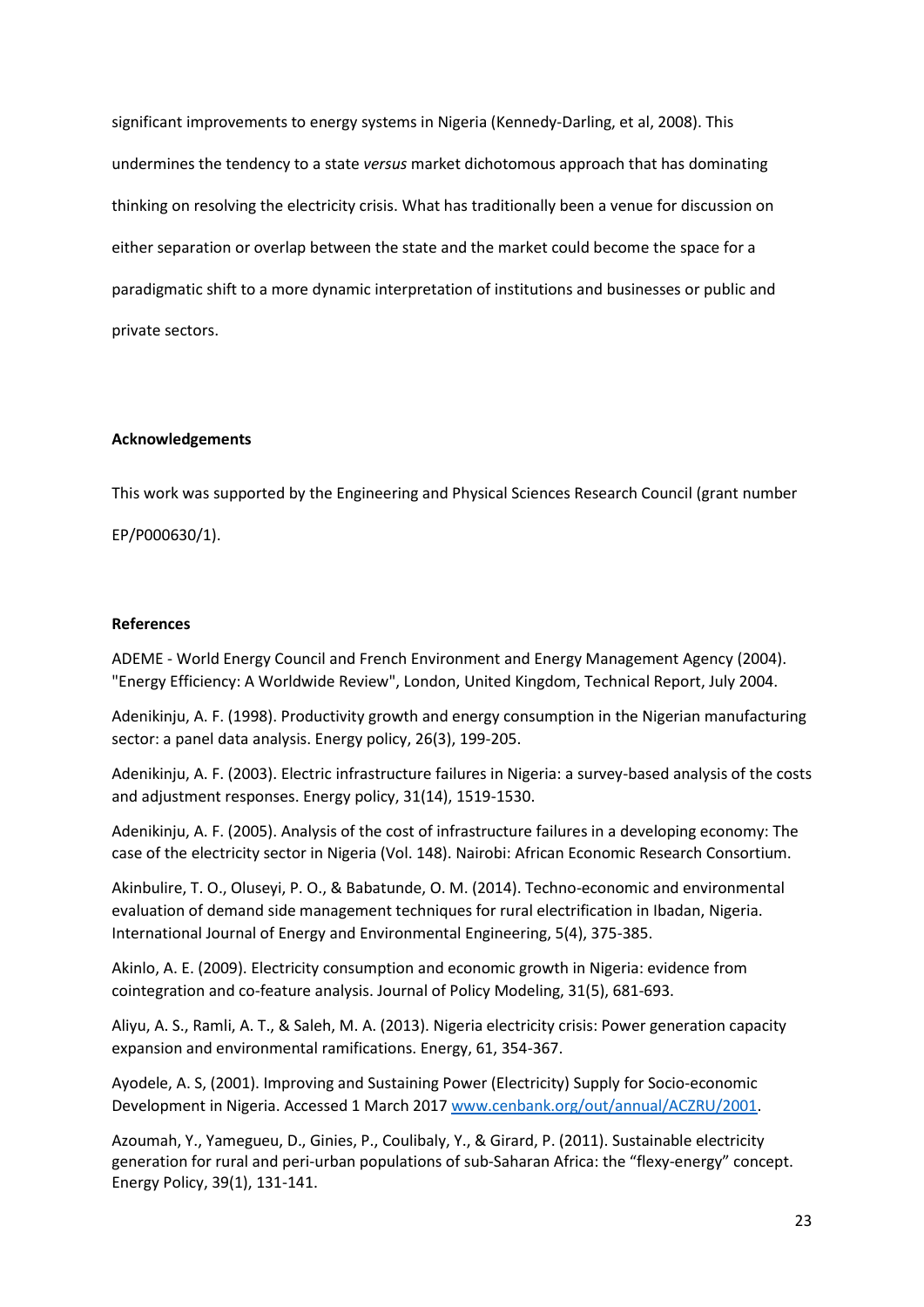Bazilian, M. and Onyeji, I., 2012. Fossil fuel subsidy removal and inadequate public power supply: Implications for businesses. Energy Policy, 45, 1-5.

Boshell, F., & Veloza, O. P. (2008). Review of developed demand side management programs including different concepts and their results. In Transmission and Distribution Conference and Exposition: Latin America, 2008 IEEE/PES, 1-7.

Bridge, G. (2010). Heading 'downstream': Towards a cultural political economy of energy consumption. Energy Subjects: cultural economies of energy consumption, ESRC Seminar, Manchester, March 2010.

Business Day (2017). Privatisation in power sector has failed – Senate May 24 2017. Accessed 17 September 2017[. http://www.businessdayonline.com/privatisation-power-sector-failed-senate/](http://www.businessdayonline.com/privatisation-power-sector-failed-senate/)

Chete, L.N., Adeoti, J.O., Adeyinka, F.M. and Ogundele, O., (2014). Industrial development and growth in Nigeria: Lessons and challenges (No. 2014/019). WIDER Working Paper. Accessed 17 September 2017[. https://www.brookings.edu/wp-content/uploads/2016/07/L2C\\_WP8\\_Chete-et-al-](https://www.brookings.edu/wp-content/uploads/2016/07/L2C_WP8_Chete-et-al-1.pdf)[1.pdf](https://www.brookings.edu/wp-content/uploads/2016/07/L2C_WP8_Chete-et-al-1.pdf)

Central Bank of Nigeria (2016). Annual Report and Statement of Accounts 2015, Lagos: Central Bank of Nigeria.

Dada, J.O., (2014). Towards understanding the benefits and challenges of Smart/Micro-Grid for electricity supply system in Nigeria. Renewable and Sustainable Energy Reviews, 38, 1003-1014.

Ebohon, O.J., (1996). Energy, economic growth and causality in developing countries: a case study of Tanzania and Nigeria. Energy Policy 24, 447–453.

Ejiogu, A. R. (2013). A nuclear Nigeria: How feasible is it? Energy Strategy Reviews, 1(4), 261-265.

Energy Commission of Nigeria (2002). National Energy Policy. Abuja: Energy Commission of Nigeria.

Energy Commission of Nigeria (2012). Nuclear Power Development in Nigeria. Accessed 1 March 2017. http://www.energy.gov.ng/index.php?option=com\_content&task=view&id=62&Itemid=39

Energy Commission of Nigeria (2014). Draft National Renewable Energy and Energy Efficiency Policy. Abuja: Energy Commission of Nigeria. Accessed 1 March 2017. [http://www.energy.gov.ng/index.php?option=com\\_docman&task=search\\_result&Itemid=49.](http://www.energy.gov.ng/index.php?option=com_docman&task=search_result&Itemid=49)

Energy Sector National Technical Working Group (2009). Report of the vision 2020. Abuja: Energy Sector National Technical Working Group.

Eze, C.U., Agwu, D.D., Uzoechi, L. O. (2016). A new proposed demand side management technique. International Journal of Engineering Sciences & Emerging Technologies, 8, 271-281.

Federal Government of Nigeria (2016). Report of Nigeria's participation in the United Nations Climate Change Conference (COP-22/CMP-12/CMA1) Marrakech, Morocco, 7-18 2016

http://www.environment.gov.ng/assets/downloads/COP22%20REPORT%2022%20NOV%202016.pdf

Fishbone, L. G., & Abilock, H. (1981). Markal, a linear-programming model for energy systems analysis: Technical description of the bnl version. International journal of Energy research, 5(4), 353- 375.

Gardiner, A. 2016. Prices and costs of EU energy Annex 4: Data for industrial analysis. Accessed 1 March 2017. https://ec.europa.eu/energy/sites/ener/files/documents/annex4\_ecofys2016.pdf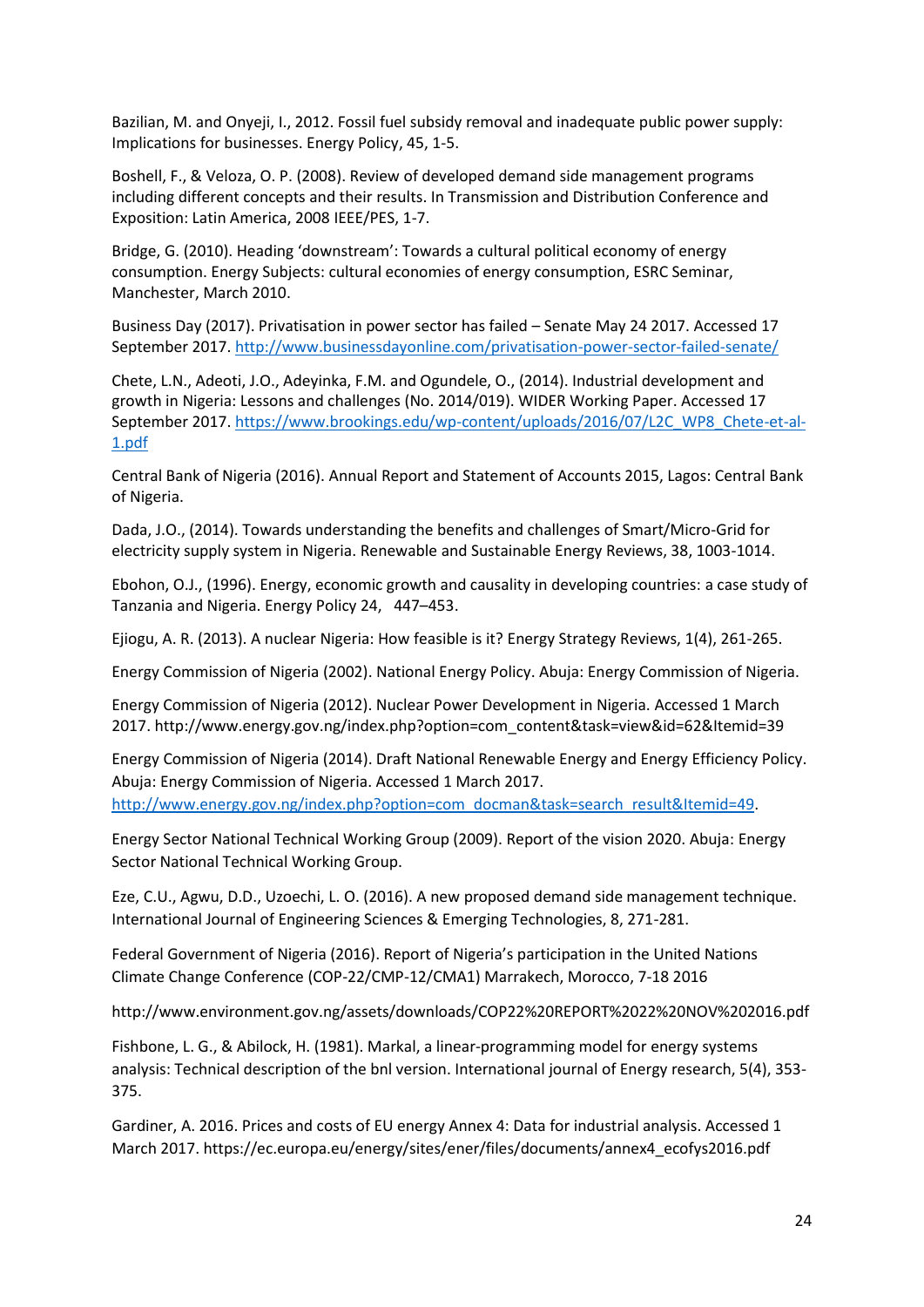Gellings, C. W. (1985). The concept of demand-side management for electric utilities. Proceedings of the IEEE, 73(10), 1468-1470.

Grünewald, P. and Torriti, J. (2013), Demand response from the non-domestic sector: Early UK experiences and future opportunities. Energy Policy, 61, 423-429.

Ibitoye, F. I., & Adenikinju, A. (2007). Future demand for electricity in Nigeria. Applied Energy, 84(5), 492-504.

International Energy Agency (2011). Load Management with Demand-Side Management, an overview. Paris: IEA.

International Energy Agency (2015). Energy Statistics of Non-OECD Countries online data service 2015 edition. Paris: IEA.

International Trade Administration (2016). 2016 Top Markets Report Smart Grid Country Case Study: Nigeria. Accessed 1 November 2017 https://www.trade.gov/topmarkets/pdf/Smart\_Grid\_Nigeria.pdf

Kennedy-Darling, J., Hoyt, N., Murao, K., & Ross, A. (2008). The energy crisis of Nigeria: an overview and implications for the future. The University of Chicago, Chicago.

Kilby, P (1969). Industrialization in an open economy: Nigeria 1945-1966. CUP Archive.

Loulou, R., Lavigne, D., (1996). MARKAL model with elastic demands: application to greenhouse gas emission control. In: Carraro, C., Haurie, A. (Eds.), Operations Research and Environmental Management. Kluwer, Dordrecht, 201–2220.

Makwe J., AkinwaleY., Atoyebi M. (2012). An Economic Assessment of the Reform of Nigerian Electricity Market. Journal of Energy and Power, 2, 24-32.

Menegaki, A.N. & Tugcu, C.T. (2016). Rethinking the energy-growth nexus: Proposing an index of sustainable economic welfare for Sub-Saharan Africa Energy Research and Social Science, 17, 147- 159.

Mukhopadhyay, S. & Rajput, A. K. (2010). Demand side management and load control—An Indian experience. In Power and Energy Society General Meeting, IEEE (1-5).

Narayan,P. & R. Smyth (2009). Multivariate Granger causality between electricity consumption, exports and GDP: evidence from a panel of Middle Eastern countries. Energy Policy, 37, 229-236.

National Bureau of Statistics (2012). Annual Abstract of Statistics. Accessed 1 March 2017. http://www.nigerianstat.gov.ng/pdfuploads/annual\_abstract\_2012.pdf

National Bureau of Statistics (2016). Capital Importation Report Q2 2016. Abuja: Nigerian Bureau of Statistics.

Nigerian Electricity Regulatory Commission (2014). The Potential for Demand Side Management in Nigeria. Technical Workshop on Energy Efficiency and Demand-Side Management, December 3-5, 2014, Dubai.

Ohunakin, O. S., Adaramola, M. S., & Oyewola, O. M. (2011). Wind energy evaluation for electricity generation using WECS in seven selected locations in Nigeria. Applied Energy, 88(9), 3197-3206.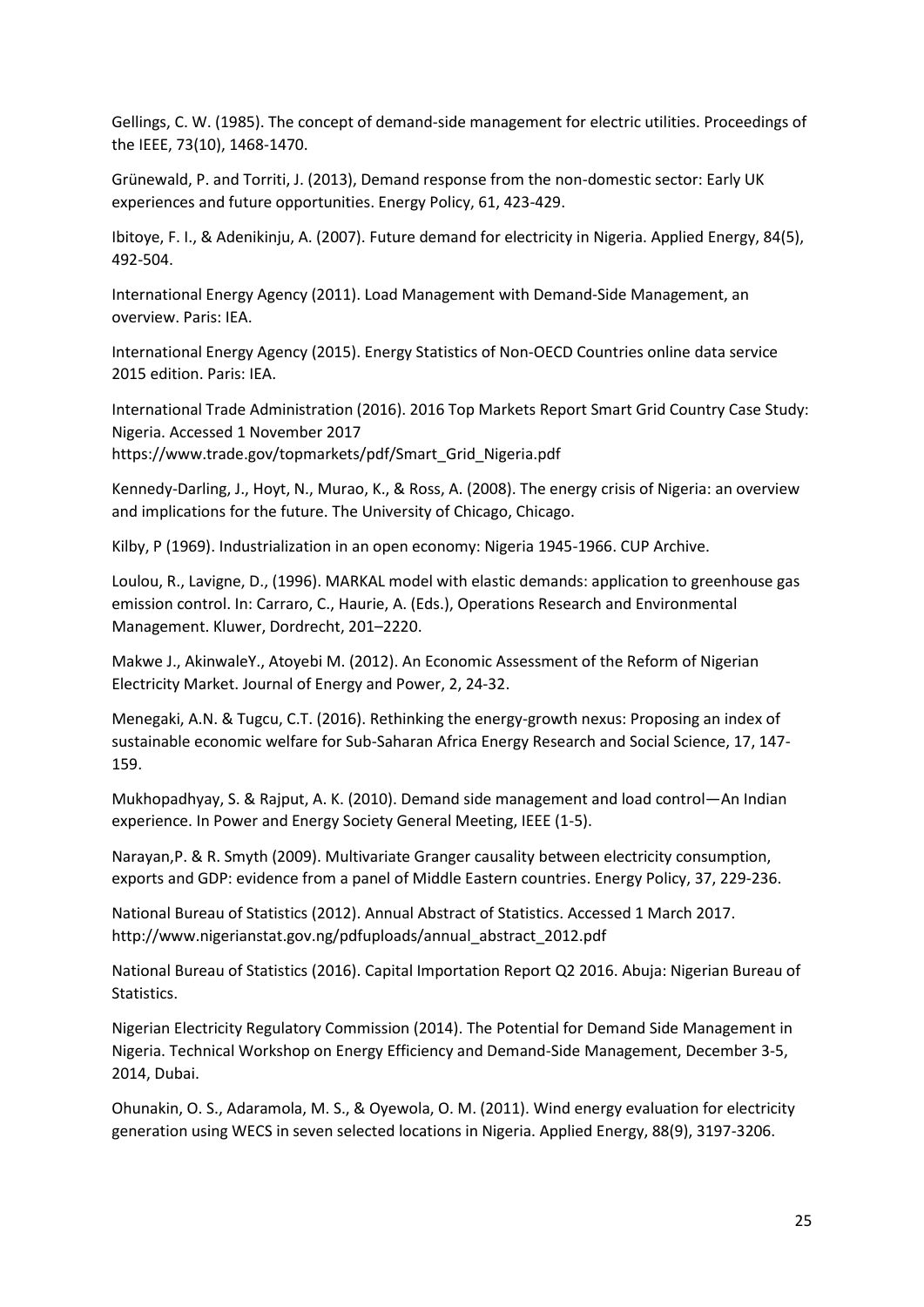Okafor, E.E. (2008). Development crisis of power supply and implications for industrial sector in Nigeria. Journal of Tribes and Tribals, 6(2), 83-92.

Okoro, O. I., & Chikuni, E. (2007). Power sector reforms in Nigeria: opportunities and challenges. Journal of Energy in Southern Africa, 18(3), 52-57.

OPEC (2011). Annual Statistical Bulletin. Vienna: OPEC.

Presidency of Federal Republic of Nigeria (2010). Roadmap for Power Sector Reform. Accessed 1 March 2017. http://www.nigeriaelectricityprivatisation.com/wpcontent/uploads/downloads/2011/03/Roadmap-for-Power-Sector-Reform-Full-Version

Quaghe, J.Z. (2017). Why Privatization has not Improved Power Supply in Nigeria. Ventures Africa http://venturesafrica.com/why-privatization-has-not-improved-power-supply-in-nigeria/ Accessed 17 September 2017.

Research and Markets (2016). Nigeria Air Conditioner Market (2016-2022). Accessed 1 March 2017. http://www.researchandmarkets.com/research/jpdbjv/nigeria\_air

Sambo, A. S. (2008). Matching electricity supply with demand in Nigeria. International Association of Energy Economics, 4, 32-36.

Se4all (2016). Nigeria: Rapid Assessment and Gap Analysis. Sustainable Energy for All. Accessed 1 November 2017, https://www.se4all-

africa.org/fileadmin/uploads/se4all/Documents/Country\_RAGAs/Nigeria\_RAGA\_EN\_Released.pdf

Squalli, J. (2007). Electricity consumption and economic growth: Bounds and causality analyses of OPEC members. Energy Economics 29, 6, 1192-1205.

Subair, K., & Oke, D. M. (2008). Privatization and trends of aggregate consumption of electricity in Nigeria: An empirical analysis. African Journal of Accounting, Economics, Finance and Banking Research, 3, 18-27.

Steinbuks, J. and Foster, V. (2010). When do firms generate? Evidence on in-house electricity supply in Africa. Energy Economics, 32(3), 505-514.

Templet, P.H. (1999). Energy, diversity and development in economic systems; an empirical analysis. Energy Policy, 30, 223–233

Torriti, J., Hassan, M. G. and Leach, M. (2010). Demand response experience in Europe: policies, programmes and implementation. Energy, 35 (4), 1575-1583.

Torriti, J. (2015), Peak energy demand and demand side response. Routledge Explorations in Environmental Studies. Routledge, Abingdon, pp. 172.

United Nations Industrial Development Organisation (UNIDO) (2015). Sustainable Energy Regulation and Policymaking: Demand Side Management. Accessed 1 November 2017, http://africatoolkit.reeep.org.

Vivoda, V. (2010). Evaluating energy security in the Asia-Pacific region: A novel methodological approach. Energy Policy, 38(9), 5258-5263.

Wolde-Rufael, Y. (2006). Electricity consumption and economic growth: a time series experience for 17 African countries. Energy policy, 34(10), 1106-1114.